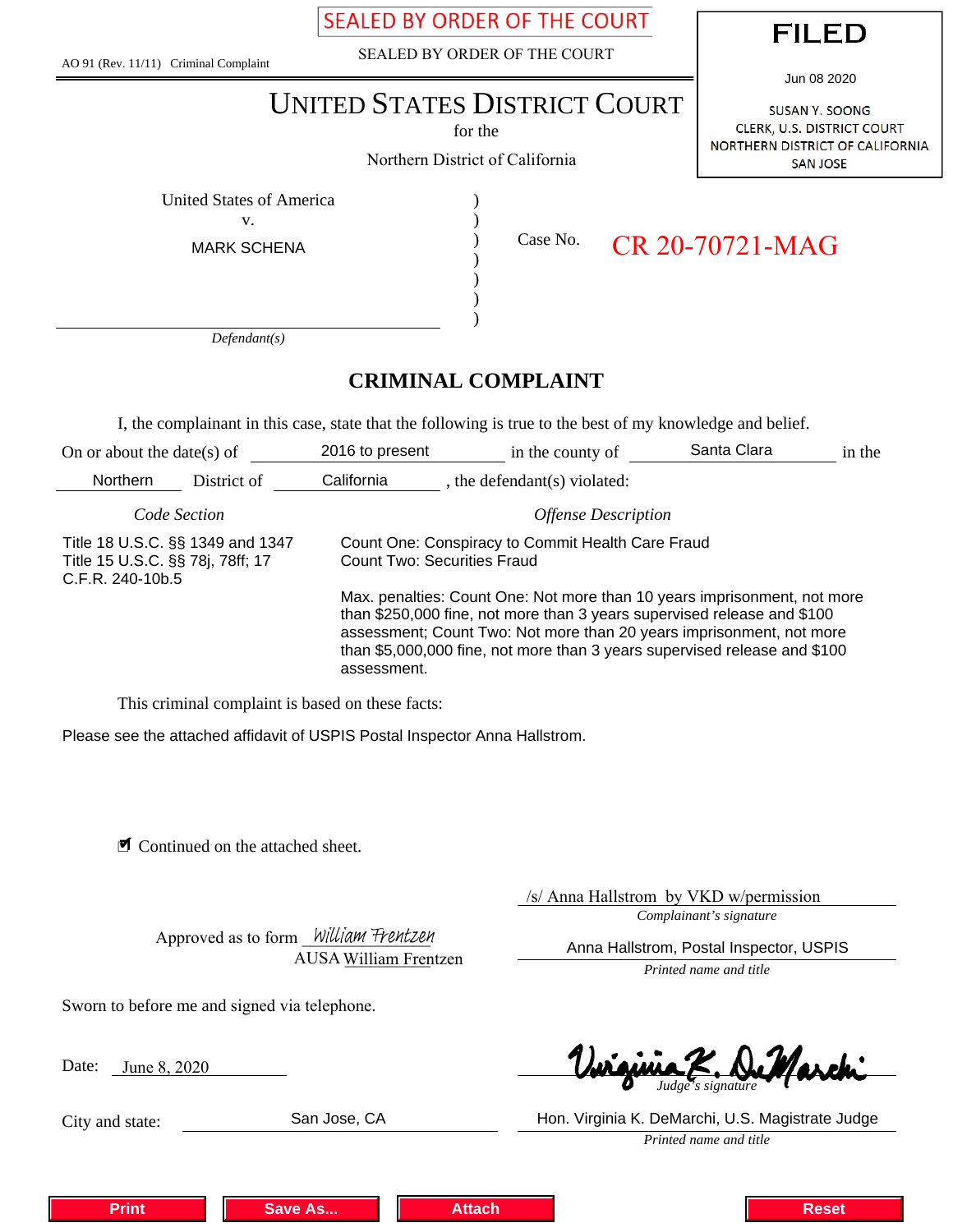# **AFFIDAVIT IN SUPPORT OF A CRIMINAL COMPLAINT**

I, Anna Hallstrom, Inspector with the United States Postal Inspection Service, being duly sworn, do declare and state:

# **INTRODUCTION**

1. I make this affidavit in support of a criminal complaint for MARK SCHENA, for one count of securities fraud, in violation of 15 U.S.C. §§ 78j & 78ff and 17 C.F.R. 240.10b-5, and one count of conspiracy to commit health care fraud, in violation of 18 U.S.C. § 1349.

2. I am a Postal Inspector employed by the U.S. Postal Inspection Service. I have been a Postal Inspector since July 2014. In addition, I have been a Certified Fraud Examiner since August 2008, which requires twenty continuing education hours per year. These education hours include additional training in white-collar and cybercrimes. As part of my current duties as a Postal Inspector, I investigate instances of fraud including, but not limited to, those involving the use of the United States Postal Service. I received my basic training as a criminal investigator at the U.S. Postal Inspection Service Academy in Potomac, Maryland. Over the years, I have received training in the areas of financial fraud and white-collar crime. I have been the case agent in numerous criminal investigations. I have authorized and sworn to numerous affidavits in support of federal search warrants and federal arrest warrants. I have personally participated in executing search warrants and seizing evidence, including computers and other electronic equipment, from both businesses and personal residences. As a Postal Inspector, I am an "investigative or law enforcement officer" of the United States within the meaning of 18 U.S.C. § 2510(7), in that I am empowered by law to conduct investigations and to make arrests for federal felony violations.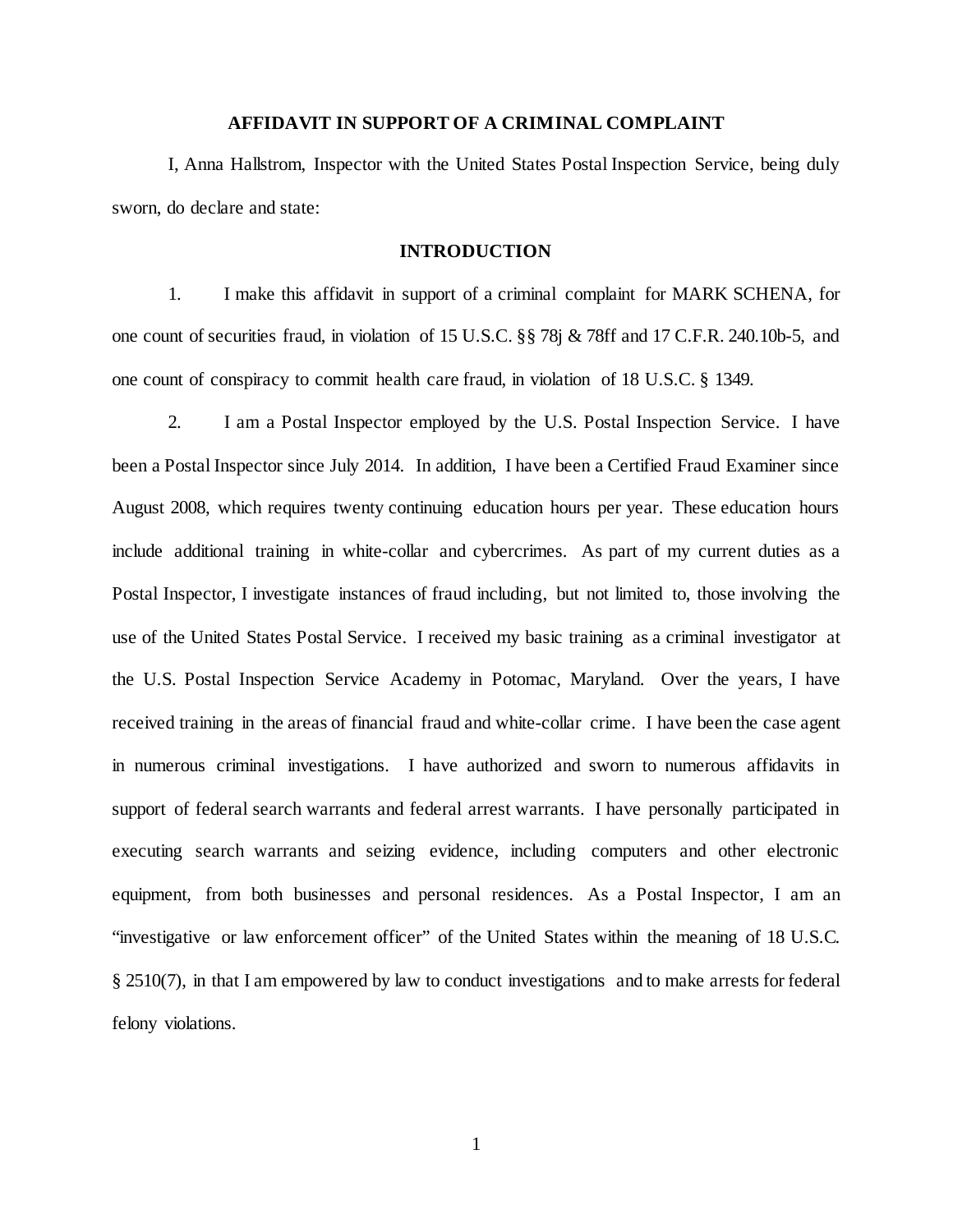3. The facts in this affidavit come from my personal participation in this investigation, my training and experience, and information obtained from other agents and witnesses. Statements of individuals are set forth as summaries unless otherwise indicated. This affidavit is intended to show merely that there is sufficient probable cause for the requested complaint and does not set forth all of my knowledge about this matter.

4. As part of this investigation, SCHENA has spoken with me and other investigating agents on multiple occasions. Throughout this affidavit, his statements are presented in sum and substance.

5. Based on my training and experience and the facts set forth in this affidavit, there is probable cause to believe that SCHENA has committed securities fraud, in violation of 15 U.S.C. §§ 78j & 78ff and 17 C.F.R. § 240.10b-5, and conspiracy to commit health care fraud, in violation of 18 U.S.C. § 1349.

6. SCHENA is the President of Arrayit Corporation ("Arrayit"), a publicly traded medical technology company based in Sunnyvale, California. As part of the scheme, SCHENA and others submitted or caused the submission of false and fraudulent allergy test claims to the Medicare Program ("Medicare") that were procured by the payment of illegal kickbacks and bribes, medically unnecessary, and/or not provided as represented, while making numerous misrepresentations to potential investors about Arrayit's allergy test sales, financial condition, and its future prospects. Further, SCHENA and others at Arrayit transmitted email communications and marketing materials that misrepresented Arrayit's ability to provide accurate, fast, reliable, and cheap COVID-19 tests in compliance with applicable regulations, instructing its patient recruiters and medical clinics to add on or bundle Arrayit's much more lucrative allergy test with its COVID-19 test regardless of medical necessity, and made misrepresentations to potential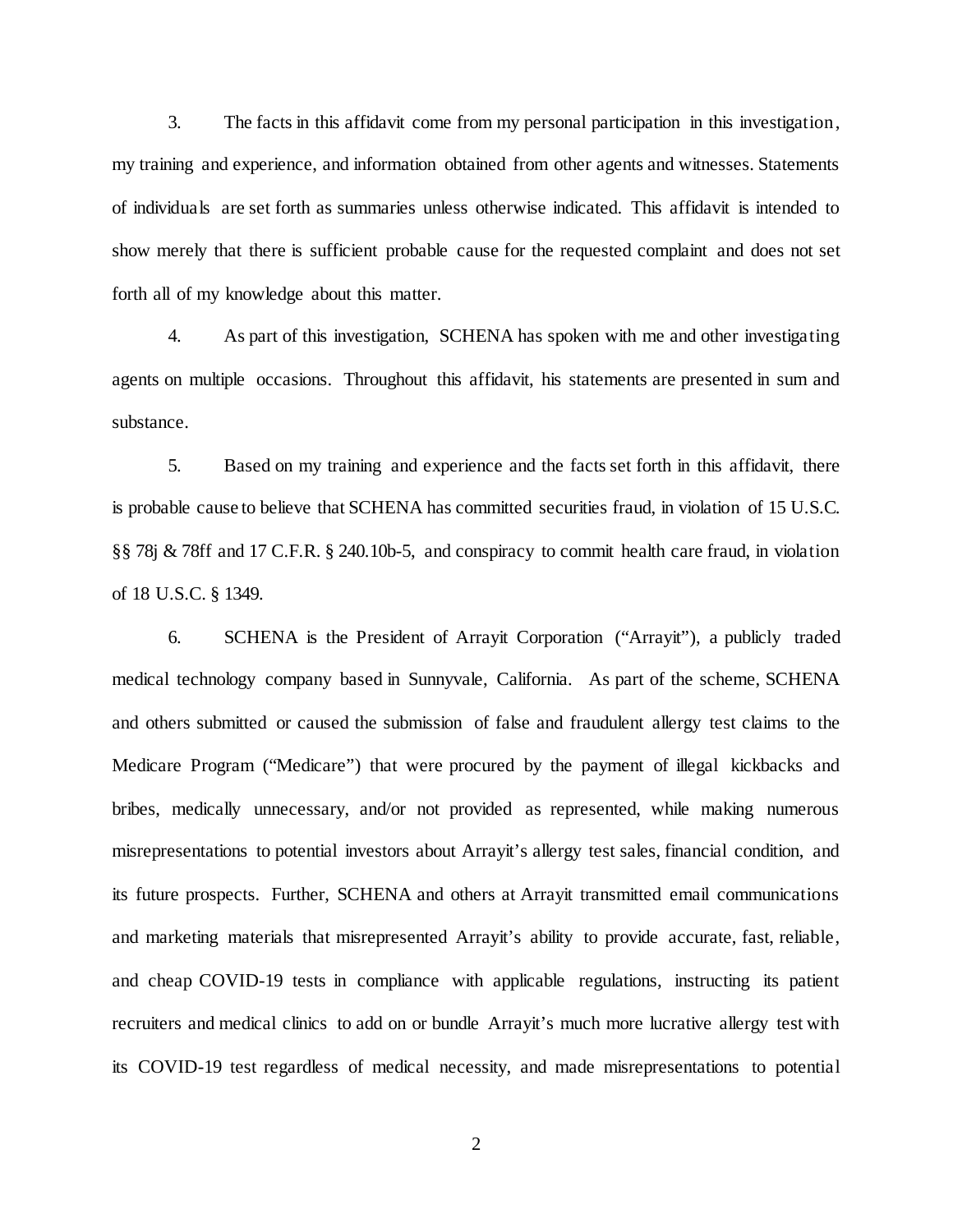investors about its COVID-19 testing capability and Arrayit's future prospects for COVID-19 testing. In sum, Arrayit and SCHENA's statements surrounding COVID-19 fit within a pattern of false and misleading statements to investors and others about Arrayit and its allergy testing.

#### **THE MEDICARE PROGRAM**

7. Medicare was a federally funded program that provided free or below-cost health care benefits to certain individuals, primarily the elderly, blind, and disabled. Medicare was administered by the Centers for Medicare and Medicaid Services ("CMS"), a federal agency under the United States Department of Health and Human Services ("HHS"). Individuals who received benefits under Medicare were referred to as Medicare "beneficiaries." Medicare was divided into multiple parts with separate coverages: Part A covered hospital inpatient care; Part B covered physicians' services and outpatient care; Part C covered Medicare Advantage Plans; and Part D covered prescription drugs.

8. Physicians, clinics, and other health care providers, including laboratories, all of which provided services to Medicare beneficiaries, were able to apply for and obtain a "provider number." A health care provider that received a Medicare provider number was able to file claims with Medicare to obtain reimbursement for services provided to beneficiaries.

9. Medicare only paid for services that were medically necessary and reasonable, and which were actually provided as represented. Medicare did not pay claims that were procured based on the payment or receipt of kickbacks and bribes.

10. Medicare was a "Federal health care program" as defined in Title 42, United States Code, Section 1320a-7b(f), and a "health care benefit program" as defined in Title 18, United States Code, Section 24(b).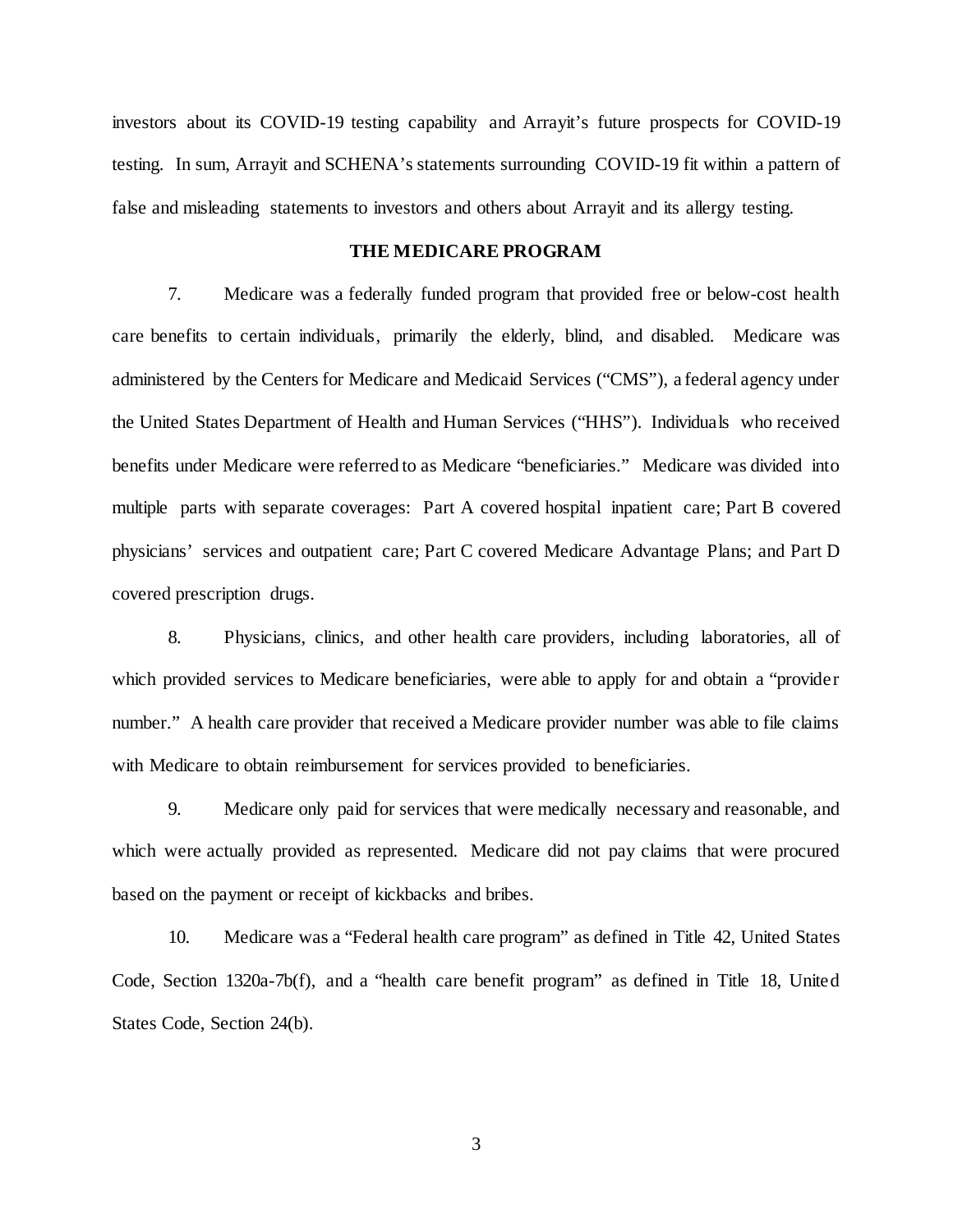# **DIAGNOSTIC TESTING**

11. Medicare Part B covered medical testing by clinical laboratories. Some examples of medical tests that fell within the purview of Medicare Part B included:

a. Allergy testing: Allergy refers to conditions in which immune responses to environmental antigens cause tissue inflammation and organ dysfunction. Allergy testing is performed to determine immunologic sensitivity or reaction to antigens for the purpose of identifying the cause of the allergic state.

b. COVID-19 testing: COVID-19 testing assessed whether an individual had the novel coronavirus disease 2019, commonly referred to as "COVID-19."

12. Medicare did not cover diagnostic testing that was "not reasonable and necessary for the diagnosis or treatment of illness or injury or to improve the functioning of a malformed body member." Title 42, United States Code, Section 1395y(a)(1)(A). Medicare, through its contractors, set forth rules and regulations regarding the circumstances in which allergy testing was reasonable and necessary.

13. Allergy test can be conducted "in vivo", which correlates the performance and evaluation of selective cutaneous and mucous membrane tests (commonly referred to as "skin tests") with the patient's history, physical examination, and other observations. Allergy hypersensitivity may also be tested "in vitro" (commonly referred to as "blood tests") by measurement of allergen-specific serum IgE. Percutaneous skin testing remains the test of choice in most clinical situations where immediate hypersensitivity reactions are suspected. Overall, skin testing is quick, safe, and cost-effective.

14. Under certain limited conditions, in vitro testing is covered by Medicare Part B. Quantitative (measuring the amount of sensitivity) in vitro allergen specific IgE testing is covered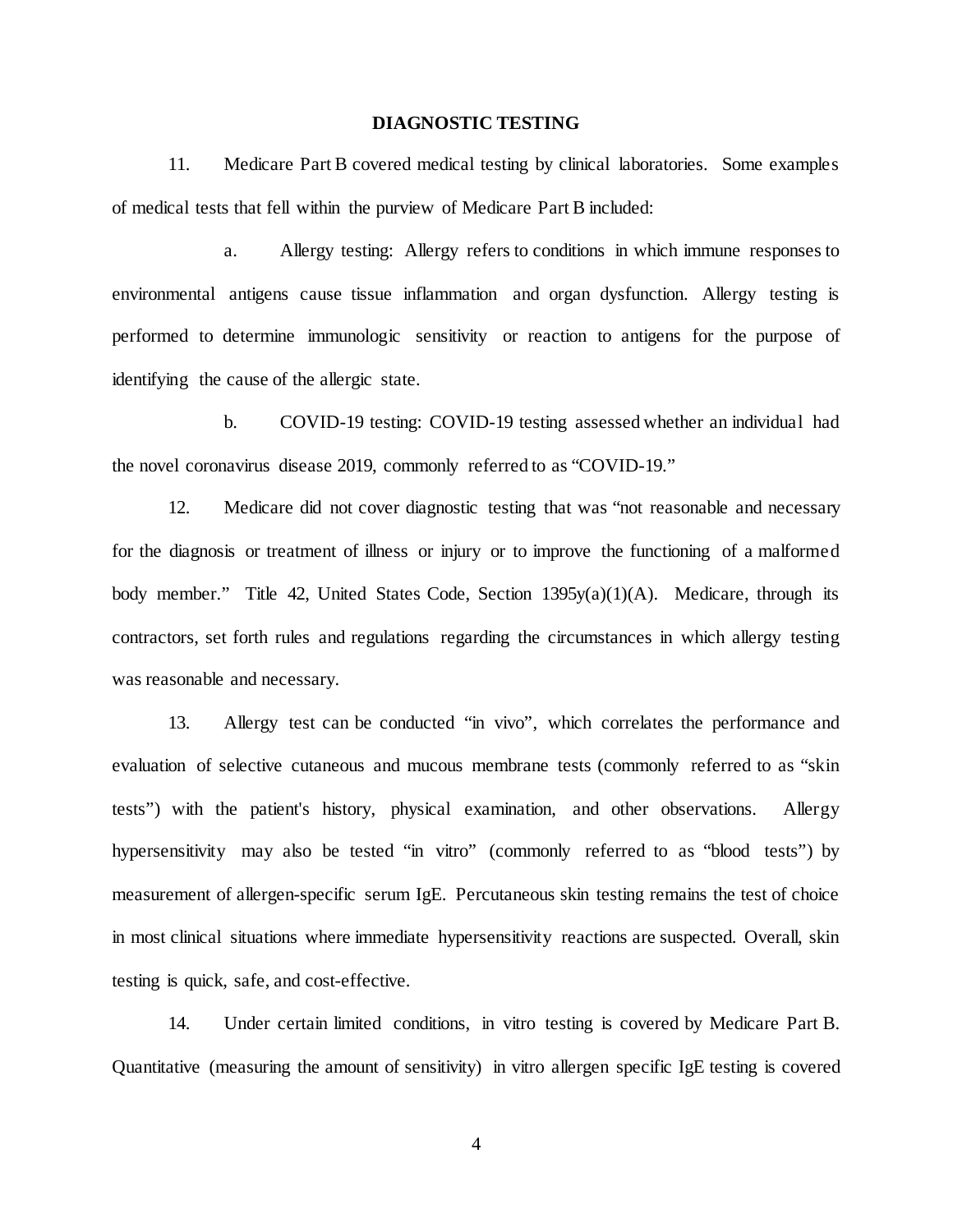under conditions where skin testing is not possible or is not reliable. Examples of indications for in vitro testing include patients with severe dermatographism, ichthyosis or generalized eczema.

15. It would not be expected that all patients would receive the same tests or the same number of sensitivity tests. The number of tests performed must be judicious and related to the history, physical findings, and clinical judgment specific to each individual.

# **INDIVIDUALS AND ENTITIES**

16. Arrayit is a Nevada corporation based in the Northern District of California. Arrayit describes itself as "a world leader in microarray technology empowering researchers and doctors in the life sciences, wellness and healthcare testing markets." Arrayit is a participating provider in the Medicare program and submitted claims to Medicare.

17. SCHENA is a 57-year-old scientist who describes himself as the "Father of Microarray Technology," and serves as Arrayit's President. SCHENA is a resident of the Northern District of California.

#### **STATEMENT OF PROBABLE CAUSE**

#### **A. Introduction**

18. Arrayit purports to employ "microarray technology" for allergy and COVID-19 testing that allows for laboratory testing based on a finger-prick drop of blood that is placed on a paper card and sent by mail to Arrayit's laboratory. Arrayit touts that it is the "only laboratory in the world that offers" this test and claims on the Arrayit Facebook page that the Arrayit microarray can use drops of blood "which are 250,000 times smaller than the volume of the Theranos nanotainer."

19. Arrayit's common stock is quoted on OTC Link LLC (previously Pink Sheets), operated by OTC Markets Group Inc., under the ticker symbol ARYC. Arrayit is often referred to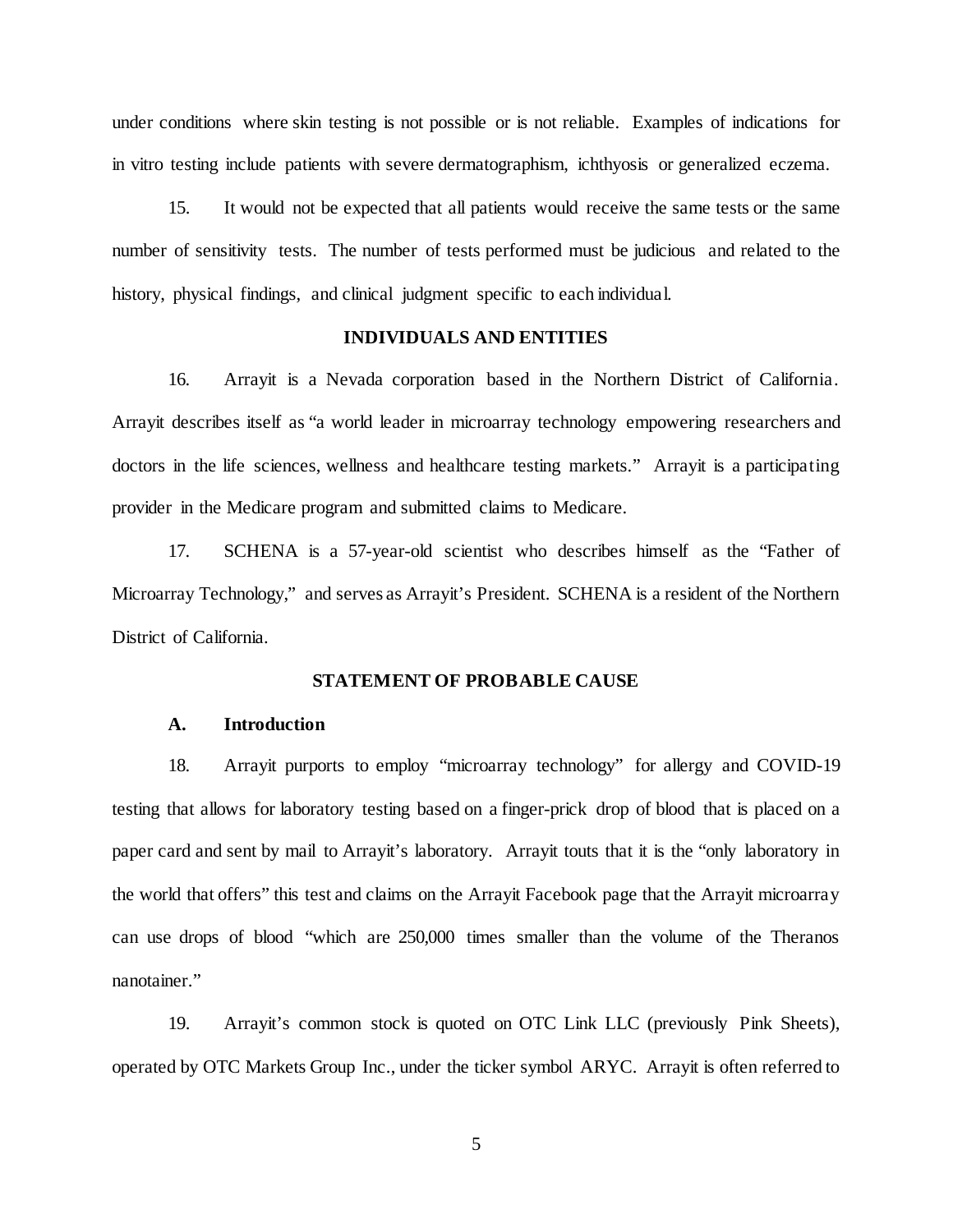as a "penny stock," and it has consistently traded at prices below \$0.20 a share over the last five years. Arrayit's low price reflects the fact that the stock is diluted; Arrayit has issued several billion shares of stock. Members of the investing public have been able to sell and purchase Arrayit securities, and I am aware of transactions that investors have conducted in Arrayit securities during the period discussed below.

20. The investigation revealed that Arrayit paid kickbacks and bribes to recruiters and doctors to promote its blood allergy test without regard to whether patients needed to be tested for 120 allergens (including things ranging from stinging insects to food allergens) and needed to be tested using a blood test as a result of a skin condition or other contraindication for a skin test. In addition to being conducted without regard to medical necessity, Arrayit's allergy test produced results that have little clinical relevance to the treatment of allergy symptoms. At the same time, SCHENA engaged in an aggressive promotional campaign, using Twitter and press releases to promote the allergy test offered by the company and boast about the company's growth without disclosing the material limits on billing the tests, while also touting purported partnerships with Fortune 500 companies, government agencies, and public institutions that were non-existent or materially misleading.

21. In early March 2020, Arrayit began promoting a test for COVID-19 through its website and attempted to exploit the pandemic by claiming that it could test dried blood samples for both allergens and COVID-19, and instructing its patient recruiters and clinics to add on or bundle Arrayit's allergy test and COVID-19 test regardless of medical necessity. Arrayit's stock price doubled in mid-March. Arrayit never disclosed that the FDA informed Arrayit on April 17 that its COVID-19 test was not at an acceptable level of performance. On April 13, 2020, the SEC suspended trading in Arrayit stock because of questions regarding the accuracy and adequacy of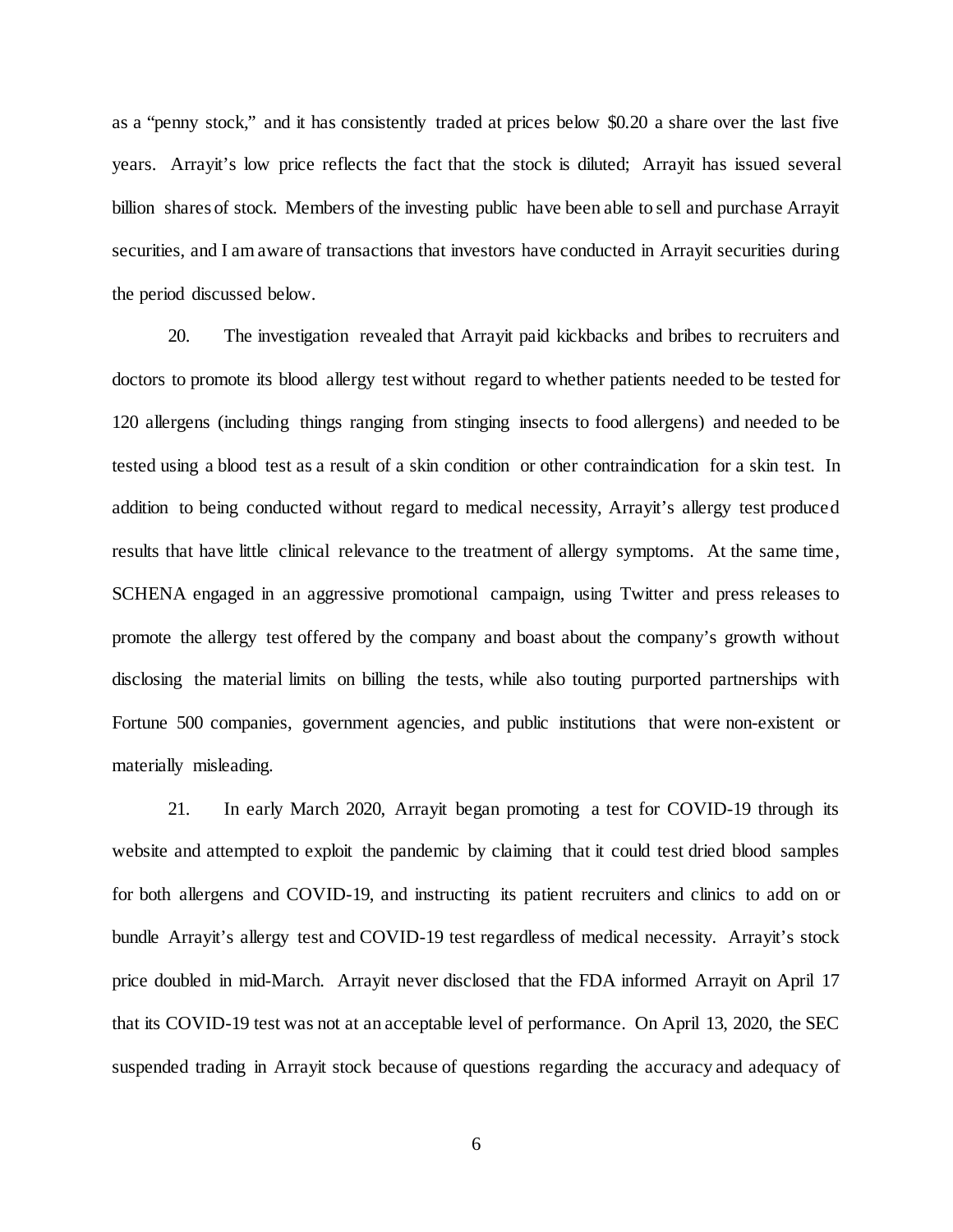publicly-available information concerning Arrayit's financial condition and COVID-19 blood test. The suspension lasted from April 13-27; Arrayit has resumed trading since, though at low prices and with low volume.

#### **B. SCHENA's Communications with Investors**

22. Since 2015, Arrayit has communicated with investors using a number of methods and means. Arrayit largely ceased filing formal quarterly reports (Form 10-Qs) with the SEC in 2015, but continued to communicate with investors using press releases, email, and Twitter.

23. Until mid-2019, Arrayit posted frequently on a Twitter account identified with the username @arrayit. There has been no posted tweets or other publicly visible activity from this account since on or about August 15, 2019.

24. SCHENA has provided contradictory information about his involvement with the Arrayit Twitter account. For example, in a voluntary interview on April 15, 2020, SCHENA explained that he was not involved with social media and he focused on Arrayit's lab. In a second interview on April 20, 2020, SCHENA stated that he was responsible for posting some of the content on the Twitter account, alongside several others. When asked who else posted on Twitter on behalf of @arrayit, SCHENA stated "I'm responsible for much of it."

25. Arrayit's tweets were often bunched together, so that Arrayit posted multiple tweets per day. Many tweets adopted a journalistic tone, noting that Arrayit sales teams are "report[ing]" on a topic of interest related to the company, and appear to have used stock photos, which I know from my experience are photos that are available on the Internet or for purchase.

26. On or about March 31, 2019, Arrayit posted to its Twitter account: "This summary of our regular bi-weekly press releases, reinforced with our daily Twitter feed and popular VIP shareholder tours, illustrates our commitment to providing shareholders with an exciting real-time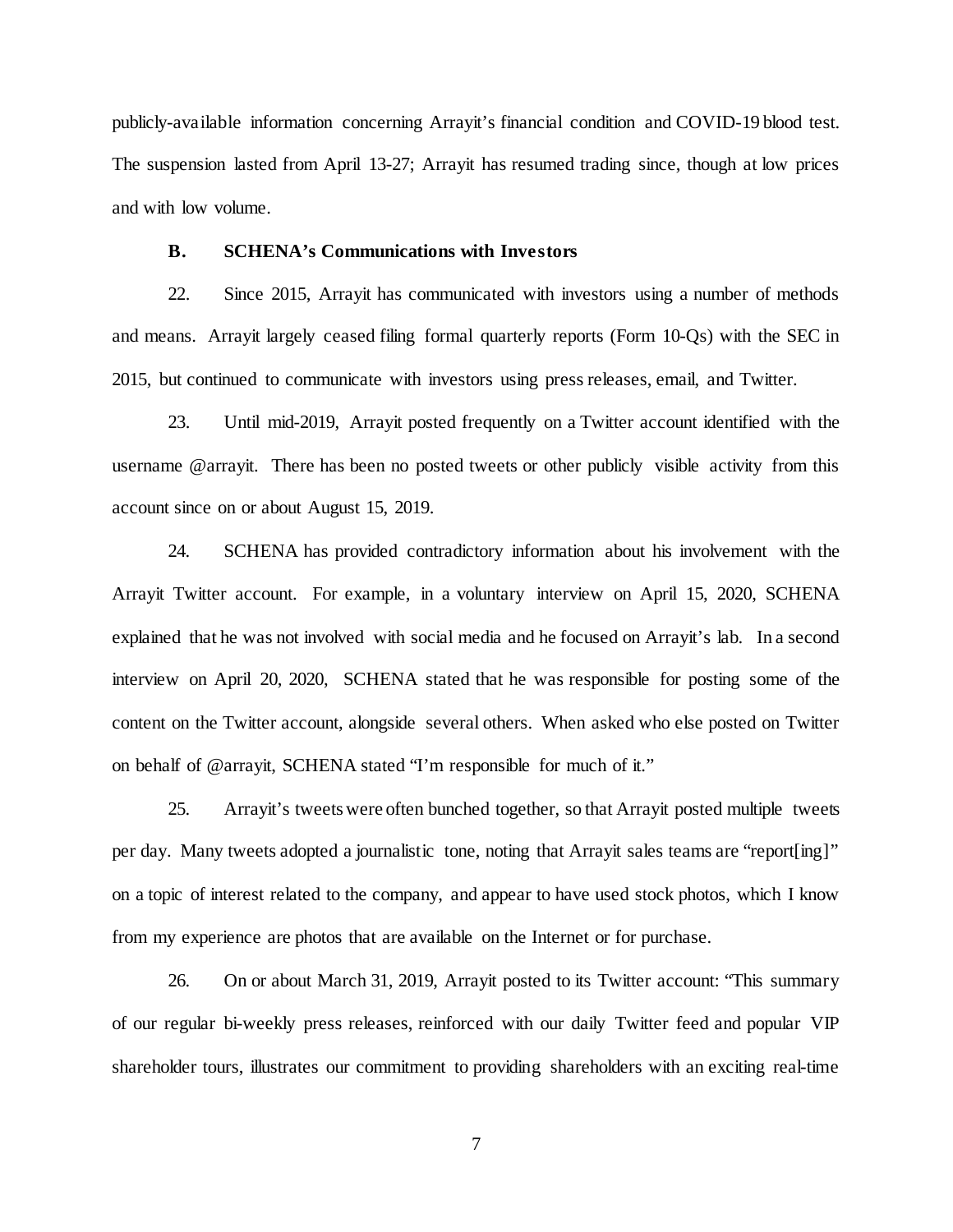view of Arrayit Corporation." This indicates that Arrayit's Twitter feed was designed, at least in part, to provide information to shareholders.

27. Arrayit's tweets are often quoted by others on social media or on investor message boards, using the phrase \$ARYC, which I know from my experience is a way that Twitter users can aggregate and collect tweets using a stock's ticker symbol. This may have the effect of amplifying Arrayit's tweets to ensure they are widely seen by investors and potential investors, thus affecting the stock price. I have seen message boards, including a message board known as Investors Hub ("IHub"), where these tweets, Arrayit press releases, and other Arrayit communications are discussed in relation to the current or anticipated future price of Arrayit stock.

# **C. SCHENA's Statements to Investors About Arrayit's Financial Status**

28. Until August 2019, Arrayit was a public company required to file financial reports with the SEC. I know from my training and experience that these reports are often valuable to investors, who can use them to evaluate a company's financial strength or weakness and opportunity for growth.

29. SCHENA repeatedly issued tweets and press releases on Arrayit's behalf, stating that the financials were forthcoming shortly. These statements were false or misleading.

30. For example, on or about June 15, 2018, Arrayit's Twitter account stated: "Arrayit financial experts use Monte Carlo analysis to re-calculate derivatives as required for audit completion by our very stringent and thorough auditors. Becoming current with our financials remains a top corporate priority. Thanks for being patient!"

31. On or about October 31, 2018, Arrayit tweeted: "Arrayit provides an update to shareholders. We are currently is a quiet period regarding our financials. Our next financial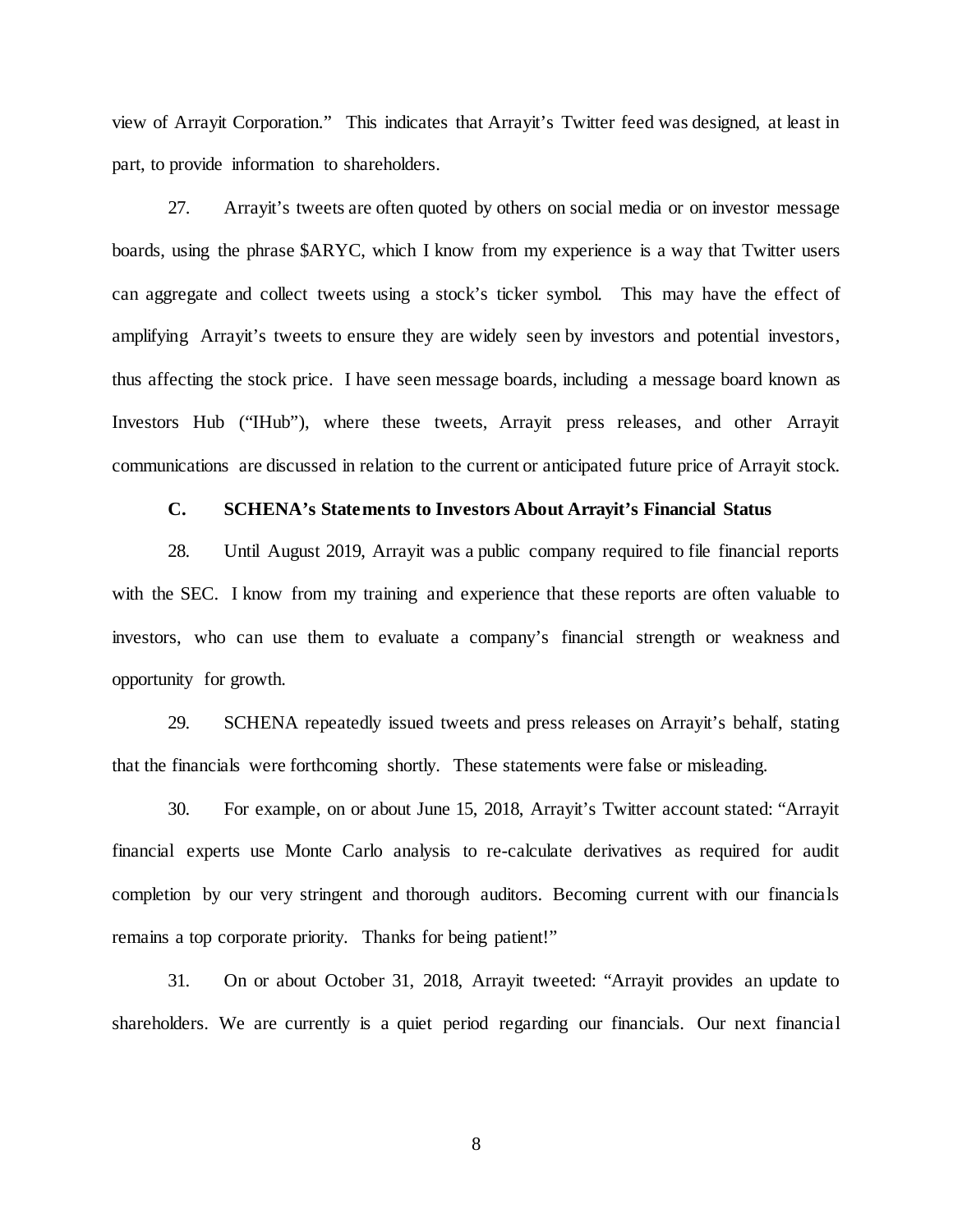announcement will be the filing of our 10-K and 10-Q forms through 2018. Thanks everyone for your continued support and patience!"

32. I have interviewed individuals at a firm ("the Auditor") that was hired by Arrayit to audit its financial reports. These individuals communicated with SCHENA throughout the period from 2016 and 2019. According to one of these individuals, a final version of Arrayit's audited financials was never prepared because Arrayit failed to provide the Auditor with documents necessary to complete such an analysis.

33. At one point, an employee of the Auditor confronted SCHENA about one of Arrayit's tweets regarding the financials. SCHENA told the employee that it would not happen again, and acknowledged that Arrayit's failure to release the financials was Arrayit's fault, not the Auditor's.

34. On or about March 27, 2019, an investor asked SCHENA if "the financials will be released on schedule for Q1, 2019 per letter to shareholders." SCHENA responded that day: "We appreciate your support and feedback. We are reiterating Q1-2019 for the financials. Thanks, Mark." An employee of the Auditor informed me that during this period Arrayit was not providing the Auditor with financial documents that were necessary to prepare the filing. The Auditor eventually resigned from its position in part because of concerns that its association with Arrayit would tarnish the Auditor's reputation.

35. Late in the evening of Sunday, March 31, 2019 - at or about 11pm Eastern Time - Arrayit posted a 38-part thread to Twitter entitled "Financials Update." These tweets include discussion of the company's sales, and reiterate its commitment to its shareholders and to filing financial reports. For example, Arrayit posted that "Arrayit is fully committed to its shareholders,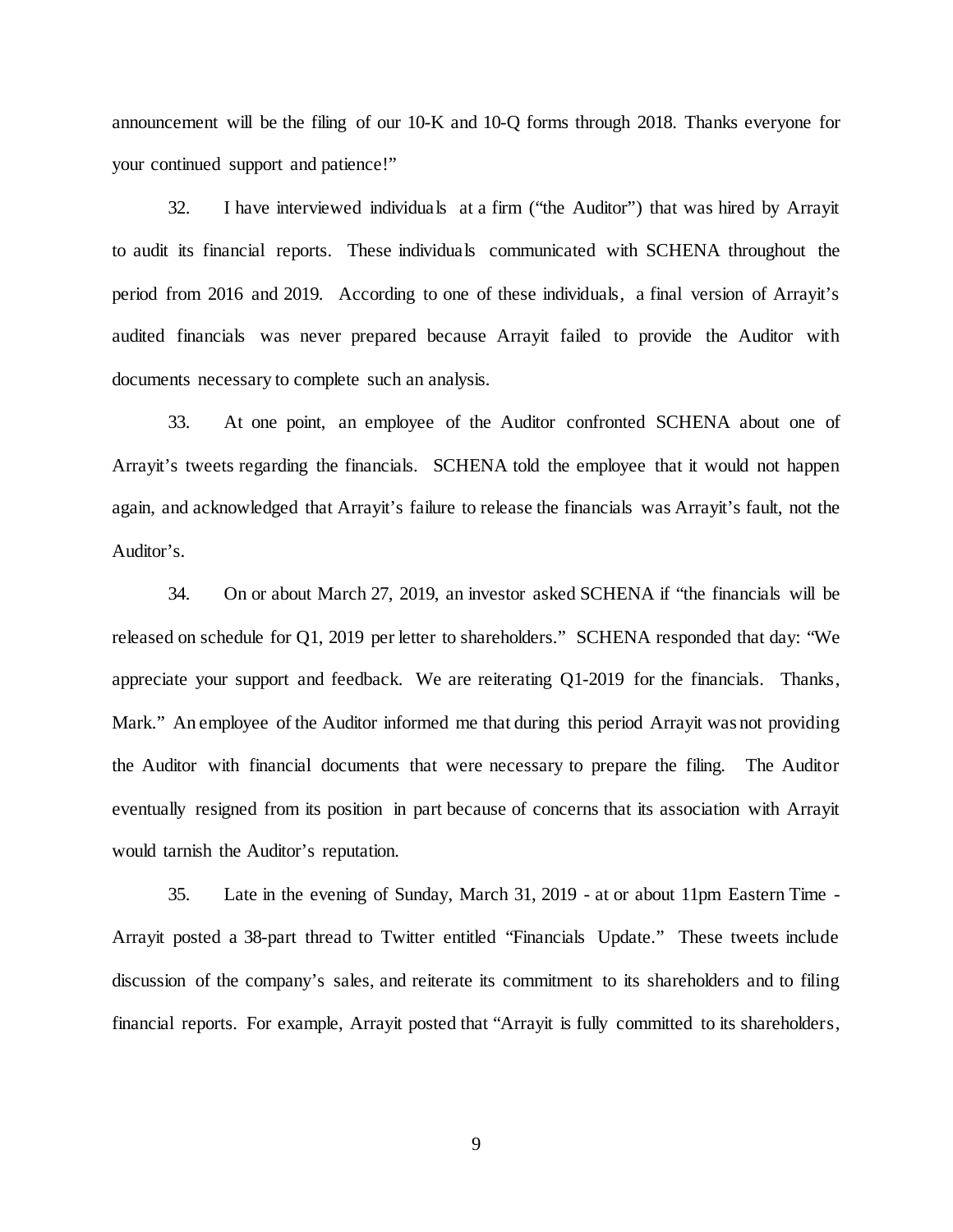to filing its financial reports as quickly as possible, to listing on a national exchange as soon as possible and to accelerating growth through deployment of our new healthcare products."

36. Arrayit has not, to date, filed financial statements for the aforementioned years with the SEC, nor are such statements available on Arrayit's website. On or about August 16, 2019, Arrayit deregistered as a filing entity, thus releasing it from its obligation under the Securities Exchange Act of 1934 to file such in the future.

#### **C. Fraud Surrounding Arrayit's Allergy Testing**

#### **1. Evidence of Health Care Fraud Related to the Arrayit Allergy Test**

37. In interviews with federal agents, SCHENA acknowledged that it was important to follow anti-kickback rules and medical necessity regulations. However, SCHENA also stated that Arrayit ran a quantitative test for 120 allergens every time for every patient. An Arrayit "allergy testing report" obtained in the investigation from a medical clinic confirmed that Arrayit tests for 120 allergens, including numerous molds and fungi; tree pollens; grasses; animals and insects; weed pollens; fruits and vegetables; grains; nuts and seeds; proteins; stinging insects; and others.

38. Physician #1 is a medical doctor who is licensed in the State of California and a participating provider with Medicare. Physician #1 has proffered with the government pursuant to a Kastigar agreement and has signed an agreement to plead guilty to one count of conspiracy to commit health care fraud, in violation of 18 U.S.C. § 1349.

39. Physician #1 stated that s/he conspired to commit health care fraud with SCHENA and others. Physician #1 stated it is not medically necessary to test every patient for 120 allergens using the Arrayit test. Physician #1 stated that SCHENA requested the NPI number of Physician #1 and that Physician #1 later discovered that Arrayit submitted claims to Medicare and private insurance plans using Physician #1's NPI to represent that Physician #1 had ordered allergy testing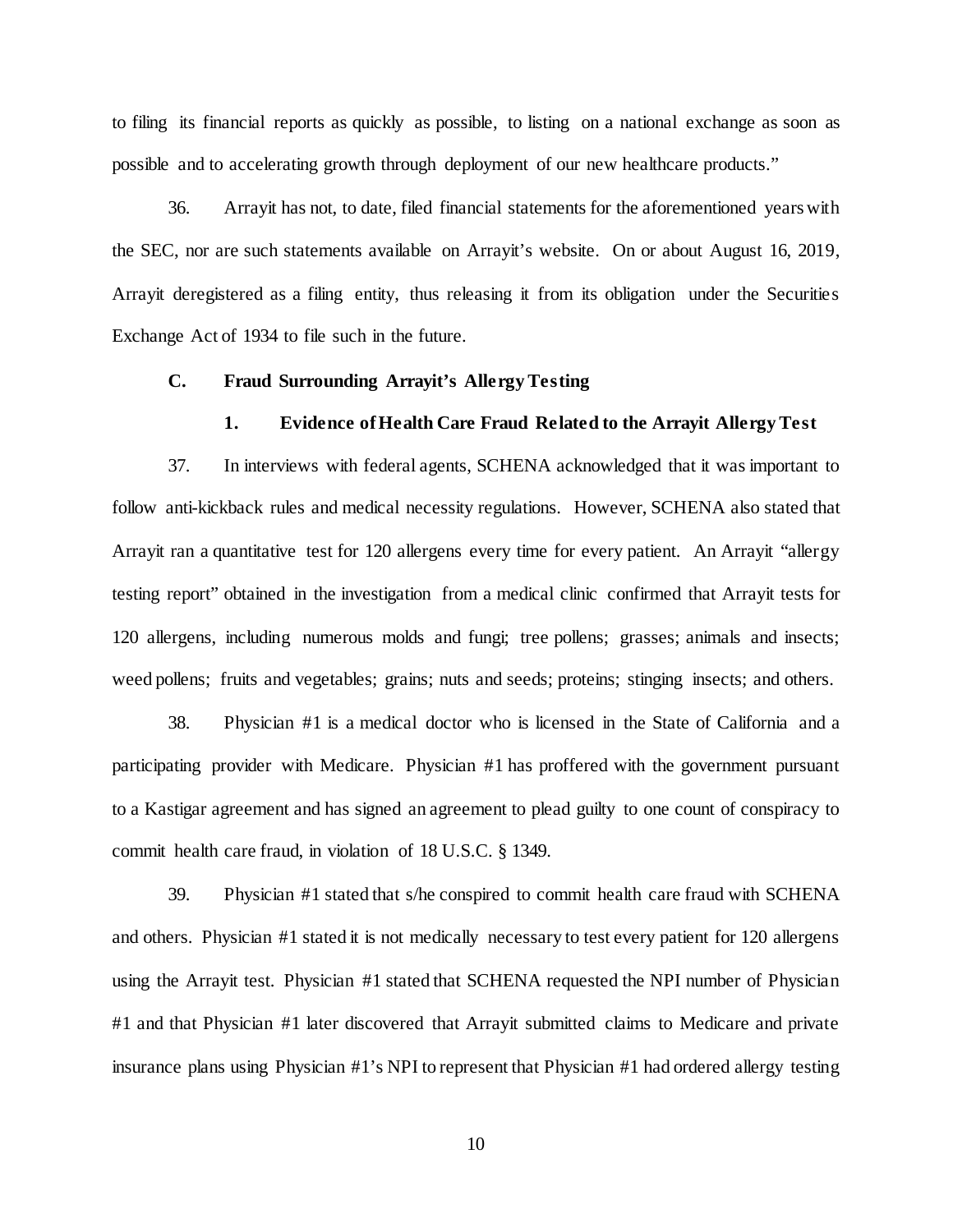for patients whom Physician #1 had never seen. Many of these patients were located outside of the State of California and never received treatment from Physician #1. Physician #1 stated that an executive of Arrayit (Executive #1) paid Physician #1 illegal kickbacks in the form of insurance reimbursement checks in exchange for Arrayit's ordering of allergy testing for patients whom Physician #1 had never seen. In addition, Physician #1 stated that SCHENA and others submitted false and fraudulent documentation to regulatory bodies in order to obtain regulatory approval to allow Arrayit to conduct laboratory testing.

40. The investigation has revealed that one of the principal tools for marketing the Arrayit test is the Arrayit "Client Services Manual." This affiant has reviewed numerous emails distributing the Client Services Manual to medical clinics that inquired about potentially using the Arrayit test. The Client Services Manual cites four published works that support the purported effectiveness and desirability of using the Arrayit allergy test, three authored by SCHENA about microarray technology generally and one authored by Medical Expert #1 regarding the use of microarray technology for allergy testing. In an interview with federal agents involved in this investigation, Medical Expert #1 stated that the published work did not support the testing conducted by Arrayit because the published work only examined microarray testing using blood serum (not dried blood samples that are collected remotely and sent via mail to a laboratory for testing by Arrayit). While the Client Services Manual states that Arrayit's technology is validated by ">6000 peer review scientific publications," Medical Expert #1 was not aware of any such publications or any other company that has successfully demonstrated an ability to conduct this testing using a dried blood sample. Medical Expert #1 also noted that the article cited in the Client Services Manual concluded that tests of the type offered by Arrayit were medically unnecessary except in limited circumstances. Medical Expert #1 stated that most patients will present with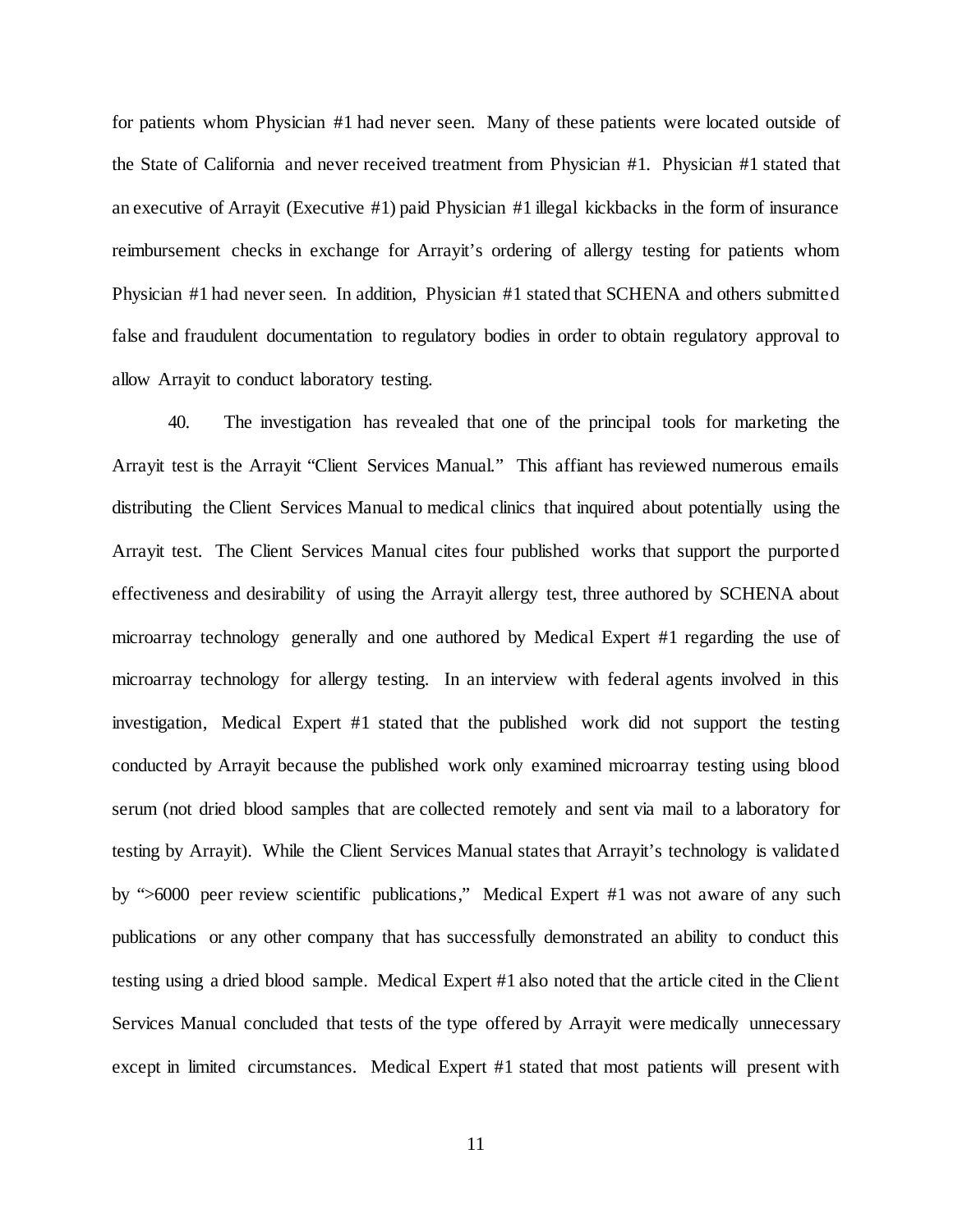symptoms that indicate only certain allergies and it's not necessary to test for other allergens. The Arrayit test also can lead to false positive results – it is known that sensitization and allergy are distinct, in that sensitization (in blood tests) do not necessarily imply that symptoms will occur upon exposure to that allergen. Medical Expert #1 stated that with quantitative in-vitro tests for 120 allergens, it is "almost inevitable that the test comes up with something that has no clinical relevance of that individual."

41. Agents involved in this investigation also interviewed individuals who were involved in recruiting and referring patients for quantitative in-vitro tests conducted by Arrayit. Consultant #1 stated that Arrayit paid patient recruiters a percentage of the amount that Arrayit was paid by private insurers for allergy testing and that percentage from private insurance also compensated the marketer for their efforts marketing Arrayit to Medicare providers. Consultant #2 stated that s/he received a percentage of the amount that private insurance paid Arrayit for each quantitative in-vitro tests that was ordered for patients who were recruited by Consultant #2. Consultant #2 stated that many doctors told her/him that the testing conducted by Arrayit was not medically necessary because Arrayit tested for many allergies that the patients were not suspected of having.

42. Agents involved in the investigation spoke with three Medicare beneficiaries. In regard to all three of the Medicare beneficiaries, Arrayit billed \$5,216 for each test for each beneficiary and was paid \$352.41 per test. None of the three Medicare beneficiaries had a skin condition or other contraindication for a skin test that would have made a blood test reasonable and medically necessary. While Physician #1 was listed as the ordering provider in the Medicare claims data, all three of the Medicare beneficiaries stated that they never had met or received treatment from Physician #1. Physician #1 confirmed that s/he did not treat the three beneficiaries,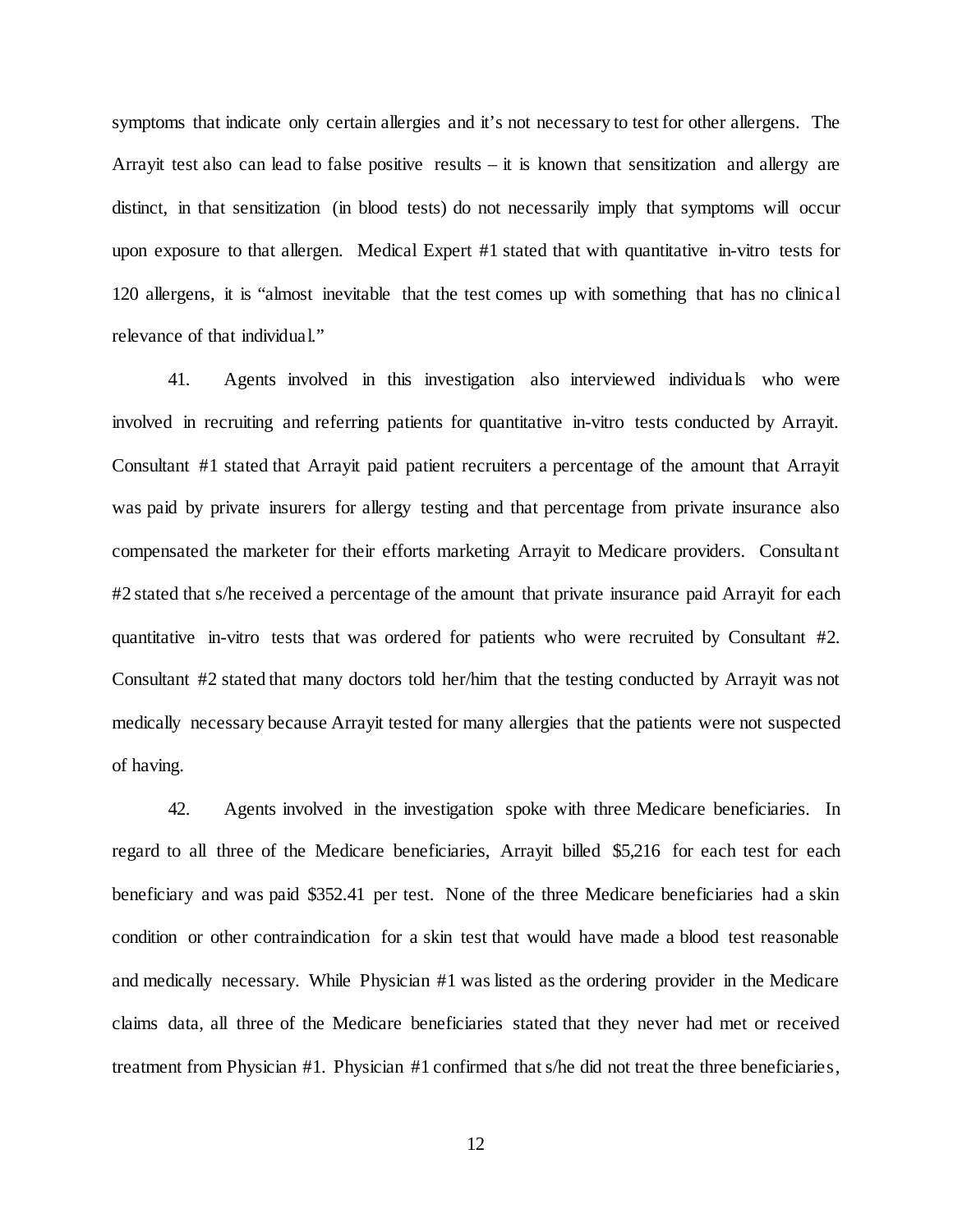43. Agents involved in the investigation also reviewed billing data submitted by Arrayit and medical clinics that used the Arrayit test to Medicare and private insurance plans. From 2018 to the Present, Arrayit submitted or caused the submission of over \$5.9 million in claims to Medicare, and submitted or caused the submission of over \$63 million in claims to private insurance plans, that were procured by the payment of kickbacks and bribes, medically unnecessary, and/or not provided as represented. As a result of these claims, Medicare paid \$290,000, and private insurance plans paid in excess of \$2 million, to Arrayit or other medical providers ordering the Arrayit test.

#### **2. Misrepresentations to Investors Surrounding the Arrayit Allergy Test**

44. For several years, SCHENA has used Arrayit tweets and press releases to issue statements about Arrayit's business opportunities and other developments. These tweets often discuss Arrayit's revenues, or refer to deals that Arrayit has made with large companies and government entities.

45. Some of these tweets were false or misleading. For example, on or about March 11, 2019, SCHENA tweeted that Arrayit "increases weekly guidance for medical billing associated with its physician-prescribed allergy testing services from \$1,000,000 (\$1 million) per week... to \$2,000,000 (\$2 million) per week." This implied not only that Arrayit's billings had doubled, but also that Arrayit's prior billings were greater than \$50,000,000 per year.

46. In statements provided to law enforcement, SCHENA stated that this press release was an accurate statement and that it was to be "understood literally." SCHENA explained that this tweet was based on the billing data for the allergy services.

47. These statements were materially misleading because Arrayit was not billing \$2,000,000 per week in allergy tests; in fact, Arrayit was broke and had taken to paying employees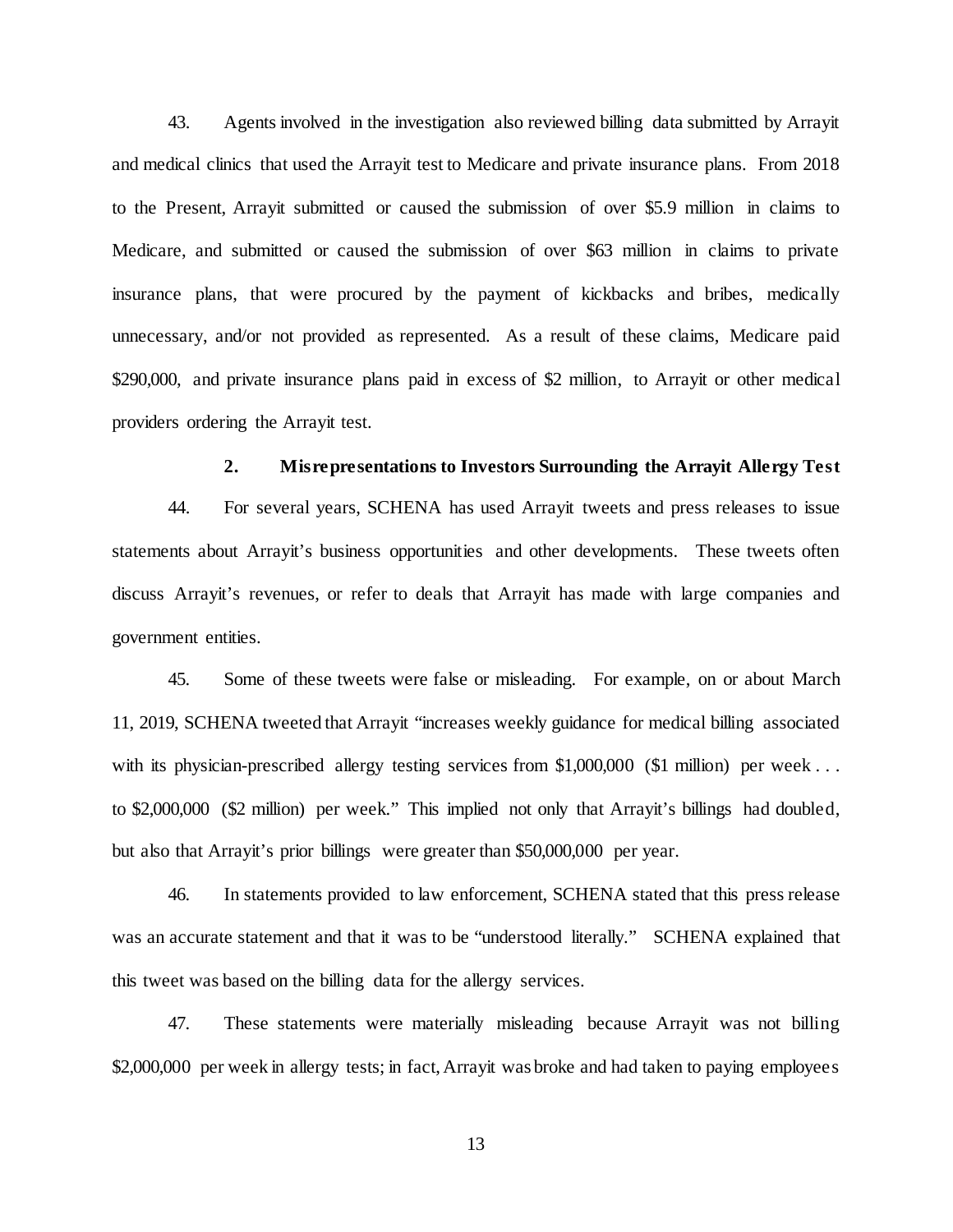and consultants in stock, and asking shareholders to help it with rent. In addition, SCHENA failed to disclose the material information that Medicare's rules and regulations limited the use of invitro blood testing and required the number of allergens tested for to be based off of individualized medical need.

48. The investigative team has reviewed billing data obtained from Arrayit's biller. The billing data indicates that Arrayit was billing nowhere near \$1 million per week in allergy tests, much less \$2 million. Records obtained from Arrayit's biller establish that Arrayit and other medical providers billing the Arrayit test billed \$1.6 million for dates of service in January 2019, \$1.9 million in February, and \$2.7 million in March. Thus, at no time in the quarter did Arrayit bill \$1 million per week (\$4 million per month), much less \$2 million per week (\$8 million per month). The tweet also was materially misleading because Arrayit was paid a fraction of these amounts: approximately \$74,000 (January), \$80,000 (February), and \$114,000 (March).

49. At least one investor has told the investigative team that he purchased Arrayit shares and felt that Arrayit's stock was undervalued due to the information in SCHENA's tweet about Arrayit's billing revenue.

50. SCHENA also disseminated statements, through press releases and tweets, about Arrayit business opportunities. Many of these tweets described partnerships and contracts with large companies, and included dollar figures that were false and misleading.

51. For example, on or about August 20, 2018, SCHENA tweeted that Arrayit's "CLIA clinical laboratory reports \$2,490,000 clinical services sales request from the top government agency the United States Department of Veterans Affairs headquartered in Washington DC USA and providing premium healthcare." But Arrayit never entered into such a contract or provided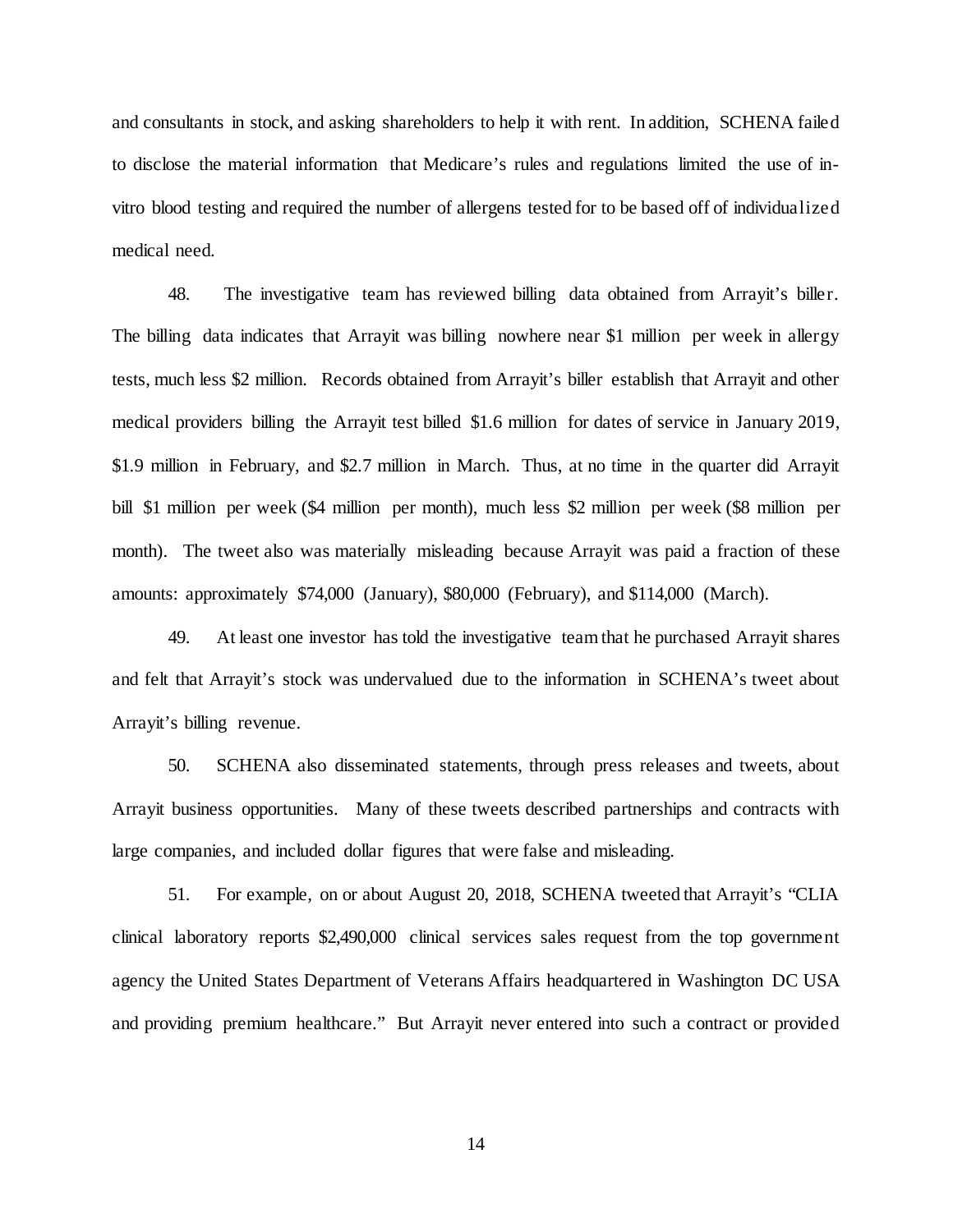such services for the Veterans' Administration ("VA"); Arrayit appears to have seen a solicitation publicly posted by the VA and made an unsuccessful bid for the contract for only for \$840,000.

52. The investigative team has interviewed a VA employee, who stated that it would be "inaccurate" to claim that a bid on the contract SCHENA referred to constituted a "\$2,490,000" contract. The employee stated that the contract was a base year "pilot program" and would have been extended for additional years and amounts only if it was successful. Accordingly, even if Arrayit had received the contract—which it did not—its value would have been approximately one-third of what SCHENA claimed it to be.

53. Further, I have reviewed emails between an Arrayit employee and an employee of the VA. On the same day the tweet was issued, the Arrayit employee told the VA that Arrayit had "just found this solicitation" and asked about the possibility of a time extension for Arrayit to bid. This suggests that the VA did not approach Arrayit about a contract, as implied by SCHENA's tweet; rather, Arrayit found a publicly posted solicitation and inquired with the VA. This email between an Arrayit employee and the VA employee was forwarded to SCHENA one week later, on August 27, 2018.

54. SCHENA did not publish a correction or update to indicate that it had not received a contract from the VA.

55. On or about November 19, 2018, Arrayit released a press release stating that pursuant to "an allergy testing agreement," Arrayit "is providing its proprietary microarray-based finger stick allergy testing services to Sutter Health via doctors in the Sutter Health-affiliated Palo Alto Medical Foundation," Sutter Health, "one of the nation's largest healthcare networks," reports "total patient service revenues of \$12,000,000,000 annually."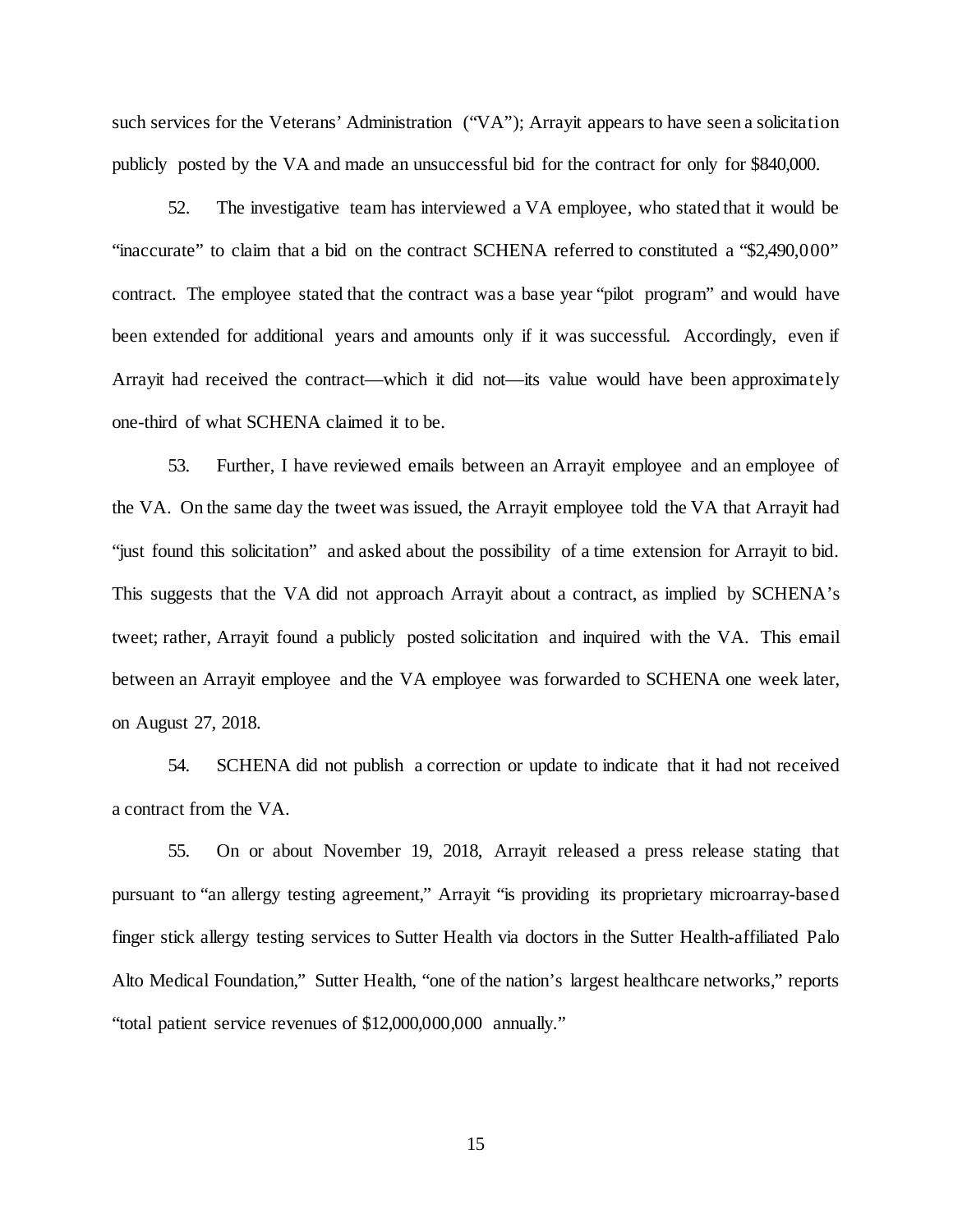56. The investigative team has learned that Arrayit had no contractual relationship with Sutter Health or with Palo Alto Medical Foundation, a non-profit member of the Sutter Health Network. When the Palo Alto Medical Foundation became aware of Arrayit's press release, legal counsel for Sutter Health sent a cease-and-desist letter to Arrayit. In response to the cease and desist letter, Executive #1 responded to Sutter by email and agreed to cease and desist using the name of Sutter Health or Palo Alto Medical Foundation in any press releases, or postings on Twitter or other social media platforms under Arrayit's control. SCHENA never clarified the original press release or took it down.

57. On or about August 8, 2019, SCHENA posted from the Arrayit Twitter account that "Arrayit clinical team commences \$240,000,000 test kit manufacturing run to build inventory for our rapidly expanding physician-ordered finger stick allergy testing services empowering clinic network doctors to identify, manage and treat allergy and asthma." This tweet was subsequently repeated elsewhere, including on social media and IHub.

58. SCHENA's August 8, 2019 tweet suggested that Arrayit had substantial means and demand for its allergy testing product, such that it could justify hundreds of millions of dollars in production. There is no evidence that this statement is true; in fact, at the time of this statement, Arrayit was broke, and SCHENA was soliciting investors to help Arrayit cover its rent. Arrayit never corrected this statement.

59. SCHENA's tweet was not the first time that SCHENA had posted false or misleading information about Arrayit's manufacturing and production capabilities. On or about May 8, 2019, SCHENA posted that "Arrayit microarray manufacturing team completes \$27.9 million production run to build allergy testing services inventory for our rapidly expanded network of 700 healthcare clinics using our physician-ordered allergy and asthma tests for patient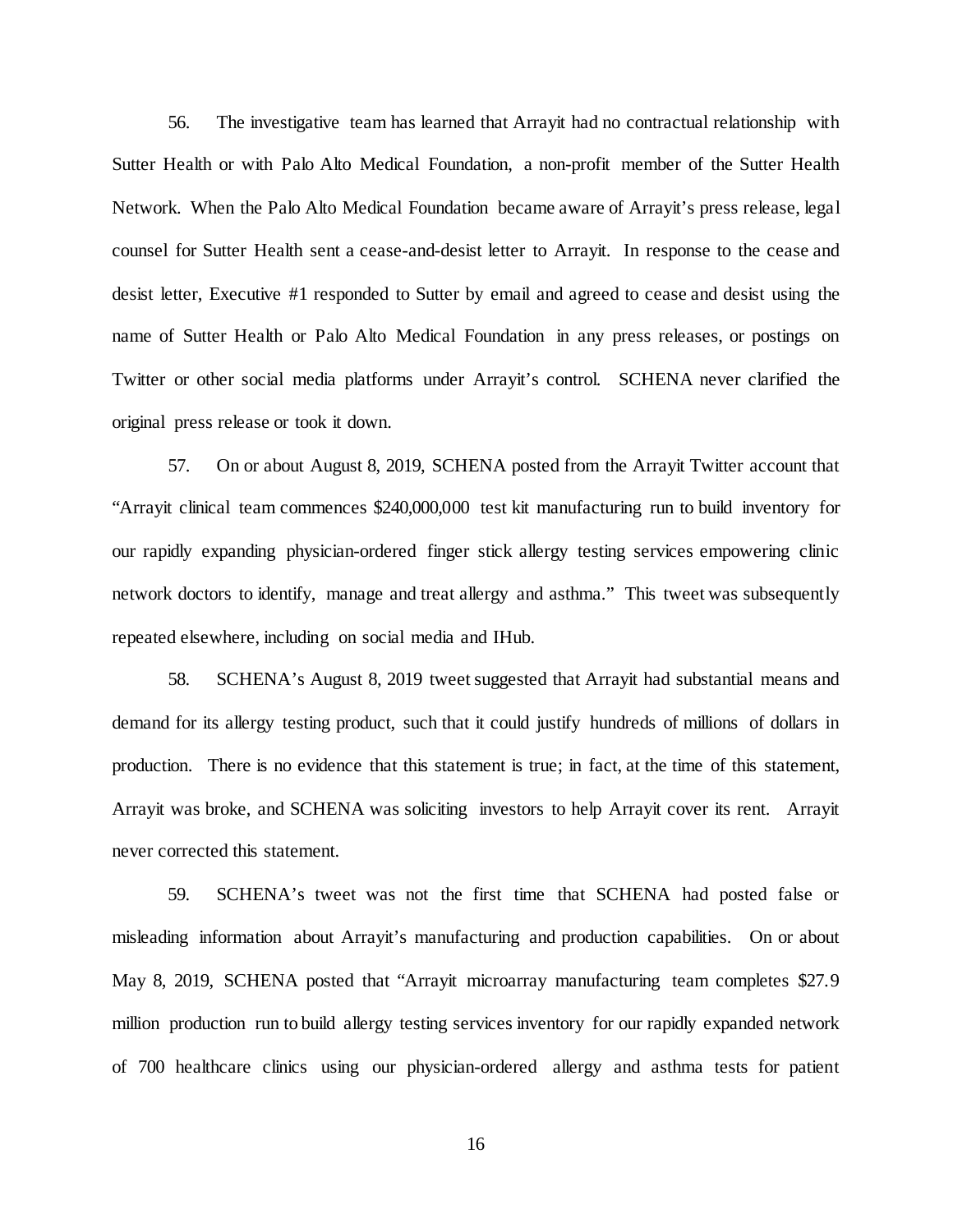wellness." There is no evidence of such a production run, and Arrayit's revenues do not approach the number mentioned in either tweet.

60. SCHENA has published many other similar tweets and press releases touting Arrayit's business relationships over the years.

# **D. COVID-19**

# **1. Evidence ofHealth Care Fraud Surrounding COVID-19**

61. The investigation has revealed that SCHENA used the COVID-19 pandemic as an opportunity to expand the pre-existing allergy test scheme and to capitalize on a national emergency for his own financial gain. As described below, SCHENA offered an Arrayit COVID-19 test in order to obtain Medicare beneficiary information that then was used to submit false and fraudulent claims for an unrelated and far more expensive allergy test for 120 allergens. SCHENA and others transmitted false and fraudulent email communications and marketing materials about the Arrayit COVID-19 test and purported need to bundle the COVID-19 test with Arrayit's allergy test, while never disclosing that there were substantial questions about the accuracy of Arrayit's COVID-19 test.

62. In interviews with agents involved in this investigation, SCHENA stated that it was straightforward to use the Arrayit microarray allergy test process to also test for COVID-19, which he described as a "trivial" adaptation. Expert #1 stated to agents involved in this investigation that claiming that a microarray allergy test could easily be converted to a COVID-19 test is "great hype to get more investor money in . . . To make that claim is for the consumption of investors, not health care."

63. On March 17, 2020, SCHENA sent emails to medical clinics announcing that Arrayit had developed a COVID-19 test based "on advanced Silicon Valley technology and finger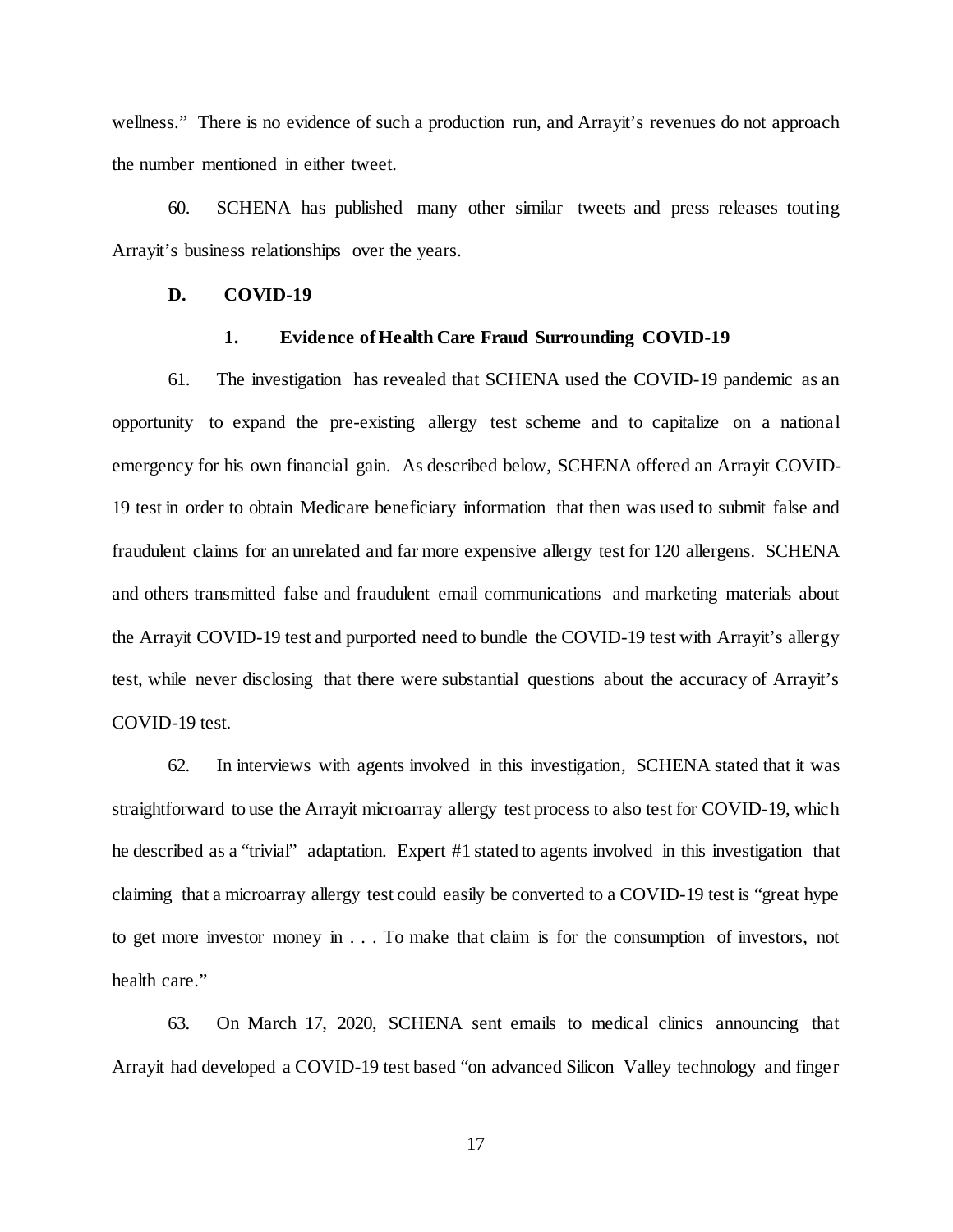stick blood collection." In reality, Arrayit had not developed, validated, or produced a test at that time; indeed, this affiant has reviewed emails and purchase orders indicating that SCHENA first ordered the COVID-19 antigens that would be necessary to attempt to develop a test on that same date. However, Arrayit's announcement generated substantial market interest in Arrayit's test kit (the same finger stick test kit that Arrayit used for its allergy test).

64. In addition, SCHENA and others also falsely represented the validity and results of the COVID-19 test in email communications and marketing materials that were transmitted to medical clinics and others. For example, SCHENA and others represented that Arrayit's test was accurate at a time when no Arrayit test existed, such as in an email sent by Arrayit's Vice President, copying SCHENA, that claimed that the accuracy of Arrayit's serological test "was comparable or better" than a COVID-19 PCR test. In addition, after SCHENA developed a purported test, SCHENA and others failed to disclose that it failed to satisfy FDA performance standards for obtaining an emergency use authorization, which is necessary for an unapproved medical device to be legally marketed and sold in the United States during the public health emergency related to COVID-19. An email obtained in this investigation that was transmitted by a representative of the FDA to Executive-1 at Arrayit on April 17, 2020 stated that Arrayit's emergency use authorization would be converted to a pre-emergency use authorization because it was missing key pieces of information that was necessary for FDA to conduct its review of the test. The email also stated that Arrayit's test sensitivity of 85.7% in detecting those with antibodies and specificity of 88.1% in detecting those without antibodies were not at an acceptable level of performance that was necessary to obtain emergency use authorization. However, SCHENA and others nonetheless continued to promote Arrayit's bundled COVID-19/allergy test without disclosing these facts.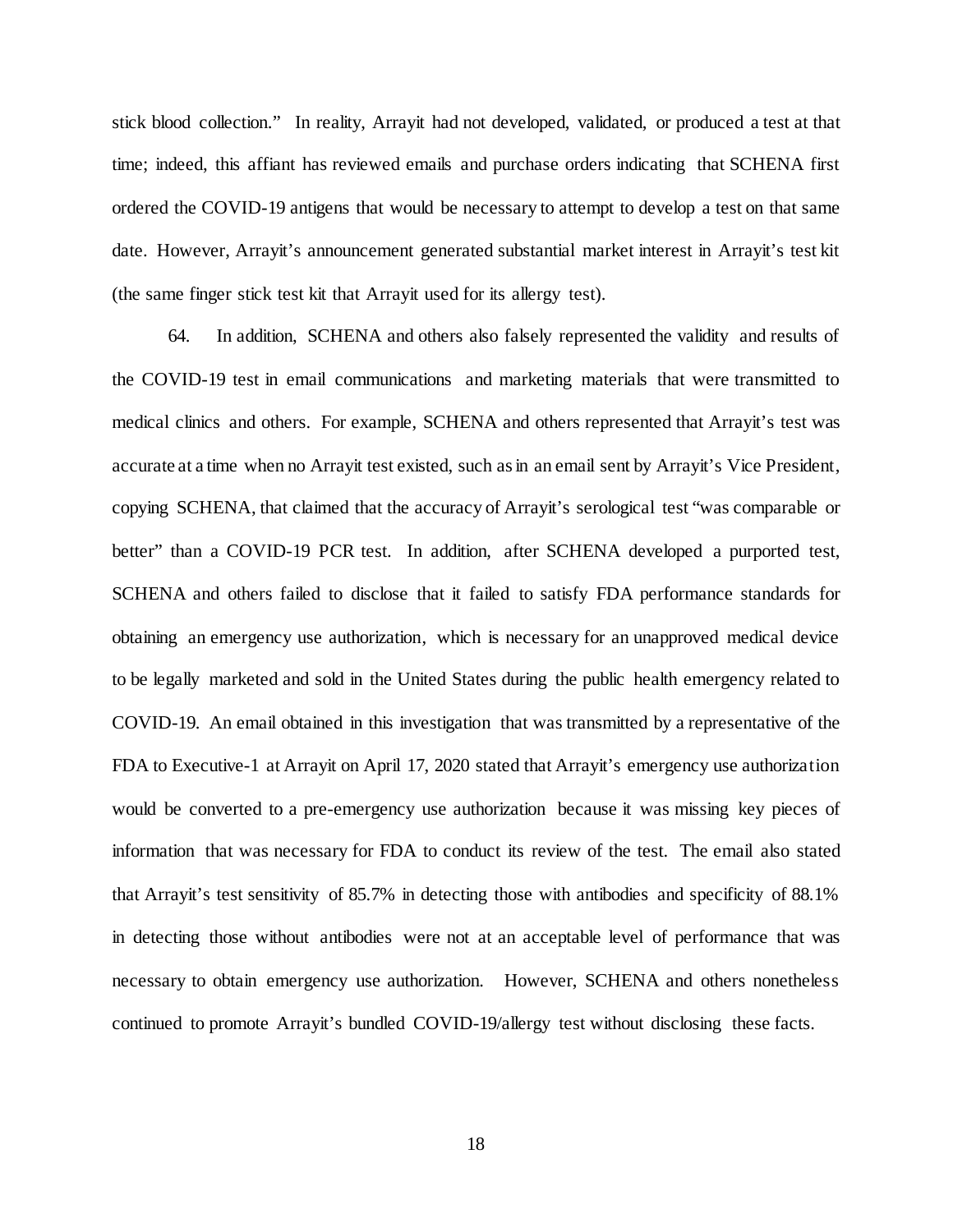65. Evidence obtained in this investigation indicates that the purpose of SCHENA's false representations was to increase revenue from Arrayit's expensive and medically unnecessary allergy test. As early as March 17, 2020, Arrayit began to distribute marketing material entitled "COVID-19 and Allergen Testing" that stated "COVID-19 compels allergy testing" and that the Arrayit COVID-19 test "is being combined with the Environmental Allergen Panel." In order to promote the test, Arrayit falsely represented that government agencies and prominent scientists endorsed the approach. Numerous emails that were sent by Arrayit employees to medical clinics and others, some of which copied SCHENA, falsely represented that Arrayit "was following CDC and NIAID directives in eliminating both allergies and the common flu whenever possible." Arrayit's marketing materials and pages on the Arrayit website (that subsequently have been deleted) suggested prominent public figures, such as Dr. Anthony S. Fauci, Director of Allergy and Infectious Disease, and/or White House Coronavirus Coordinator Dr. Deborah Birx were emphasizing the importance of a finger stick blood test for COVID-19 in order not to confuse allergy symptoms with those of COVID-19. These marketing efforts were amplified online by patient recruiters working on behalf of Arrayit, in posts on Facebook and other social media platforms. Agents involved in this investigation have spoken with medical experts and other witnesses who have stated that there is little medical basis for bundling COVID-19 and tests for 120 allergens. For example, allergies typically cause nasal symptoms such as a runny nose and sinus congestion but do not usually result in a fever, as is found with coronavirus or the flu.

66. In response to the bundling of the COVID-19 and allergy test, at least one clinic administrator responded by email with edits that eliminated the allergy references, writing to SCHENA on March 24 that "it is important to maintain as much clarity as possible in regard to COVID-19 in the current climate." Arrayit did not modify its requisition form in response to the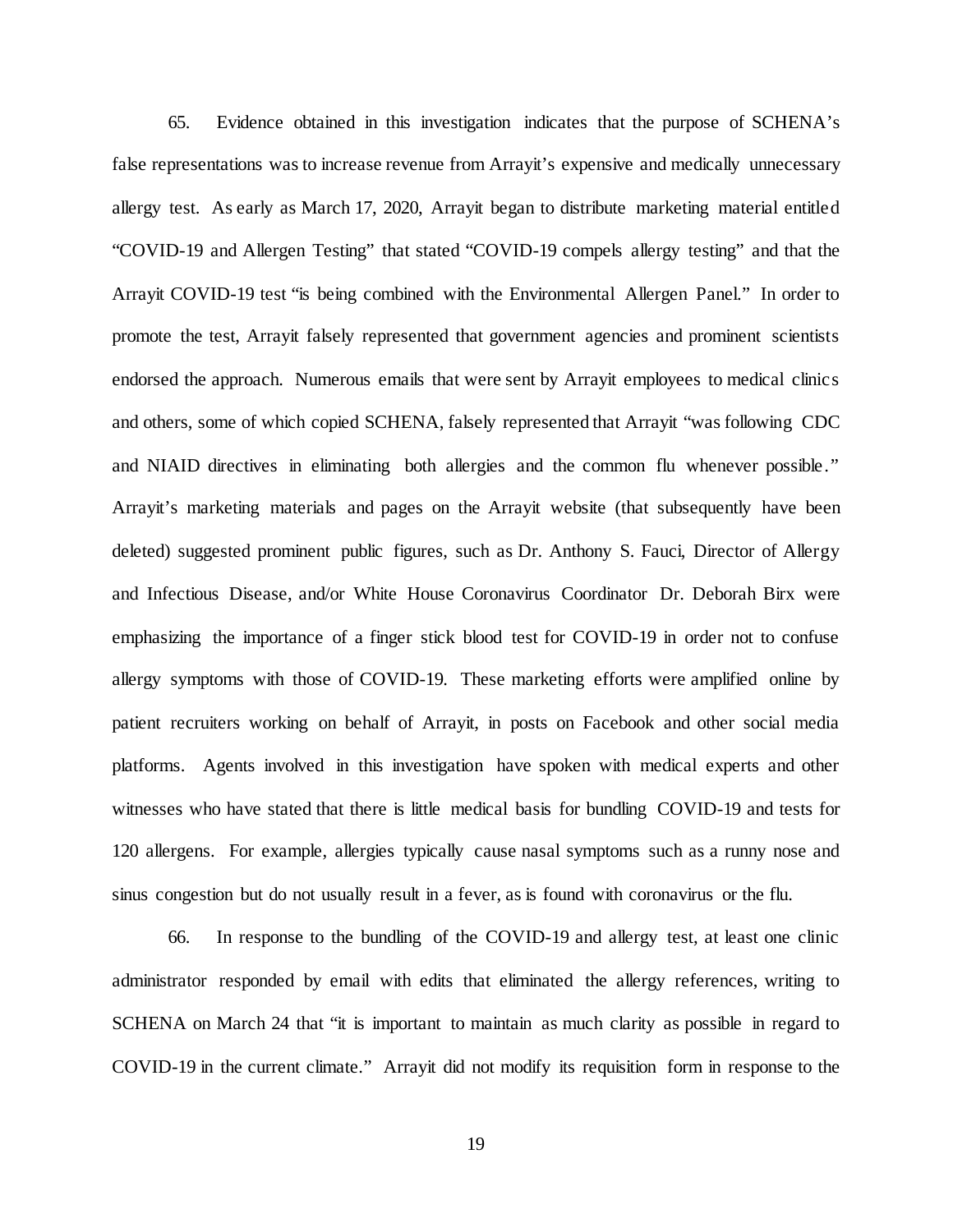email. Consultant #2 told law enforcement that after Arrayit introduced the COVID-19 test, doctors who ordered the test told him/her that Arrayit also had conducted allergy tests that the doctors had not ordered and did not believe were necessary. Consultant #2 was concerned that Arrayit was billing for allergy testing that doctors had not ordered and sent an email about these concerns that subsequently was forwarded to SCHENA.

67. Physician #1 told agents that it was not medically necessary to test for both COVID-19 and 120 allergens. Physician #1 stated that SCHENA and others promoted Arrayit's COVID-19 test for use with patients despite the fact that the test returned "false positive" results, whereby it indicated that a patient was positive for antibodies for COVID-19, when in reality the positive results were due to past or present infection with non-COVID-19 coronavirus strains. In an interview with this affiant, SCHENA admitted that Arrayit did not include language in its test results that was required by the FDA to inform patients that positive results from serological tests may be due to antibodies for other coronavirus strains, as opposed to for COVID-19.

#### **2. Misrepresentations to Investors Surrounding COVID-19**

68. Beginning in early March 2020, SCHENA and Arrayit told investors, prospective investors, and other individuals that Arrayit had received substantial interest about its purported test for COVID-19. For example, on March 9 and 10, 2020, SCHENA told several Arrayit shareholders via email: "Confirming that we have a test for COVID-19. Thanks, Mark." Between in or about March 19 and in or about March 21, 2020, SCHENA sent an email to dozens of investors who had inquired about the COVID-19 test. SCHENA's email stated: "*Dear Valued Customer, We received more than 50,000 requests for our finger stick blood test for SARS-CoV-2, the virus that causes coronavirus disease 2019 (COVID-19). Our team is coordinating with local, state and federal agencies and with our distributors to make this test available to as many patients*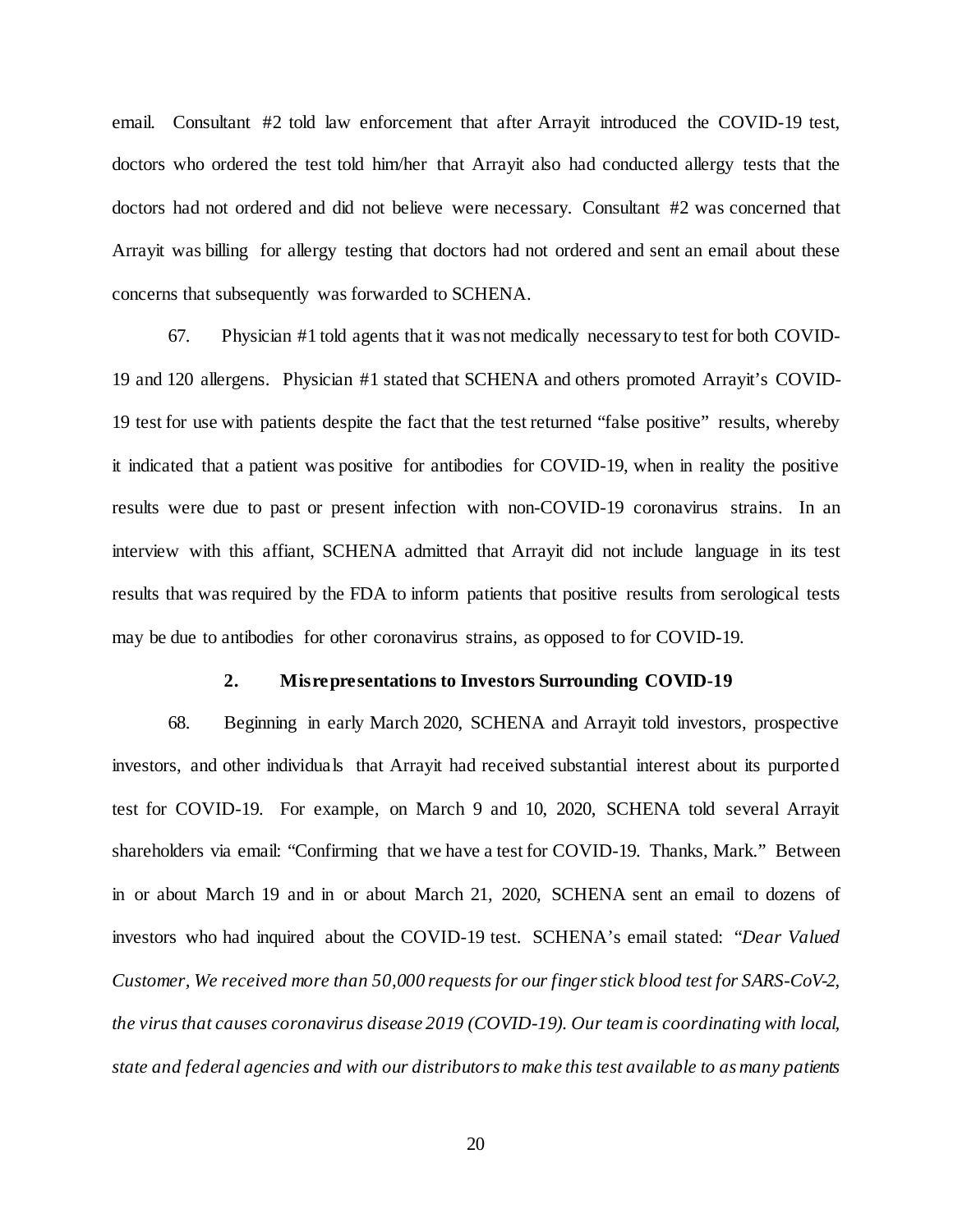*as possible on an expedited timeline. Please consult our website and press releases for updates. Best regards, Arrayit Corporation*." These emails were subsequently reposted on IHub and SCHENA's statements were amplified by individuals who posted his statements on IHub, Twitter, and other media.

69. SCHENA has, in interviews with law enforcement, provided multiple and conflicting explanations for his "we have a test" email and the "50,000 requests" email. SCHENA told investigators that he was confident Arrayit would be able to develop a COVID-19 test on March 9 because the switch from testing for allergies to testing for COVID-19 was "like a pastry chef" who switches from selling "strawberry pies" to selling "rhubarb and strawberry pies," but admitted that Arrayit did not start running the test "until April of 2020." SCHENA later told law enforcement that his email was accurate because Arrayit was able to source COVID-19 tests from other suppliers. But, as discussed above, this affiant has reviewed emails and other documents where SCHENA promoted a proprietary Arrayit finger stick blood test for COVID-19 to investors beginning in early March and did not mention sourcing a test from third party suppliers. Agents involved in this investigation also have interviewed Arrayit employees and consultants, who stated that they were unaware of any plans to source COVID-19 tests from other suppliers.

70. SCHENA initially stated that the "50,000" number referred to the number of patients at Arrayit's partnered allergy clinics. Later, SCHENA stated that the "50,000" number referred to inquiries into availability of the test, and the number was based on a polling of the clinics done on "the back of the envelope." SCHENA then stated that the number was based on the number of units doctors had requested. SCHENA then said that the number was an estimate on the Arrayit side, and must have been based on feedback from clinics. Finally, SCHENA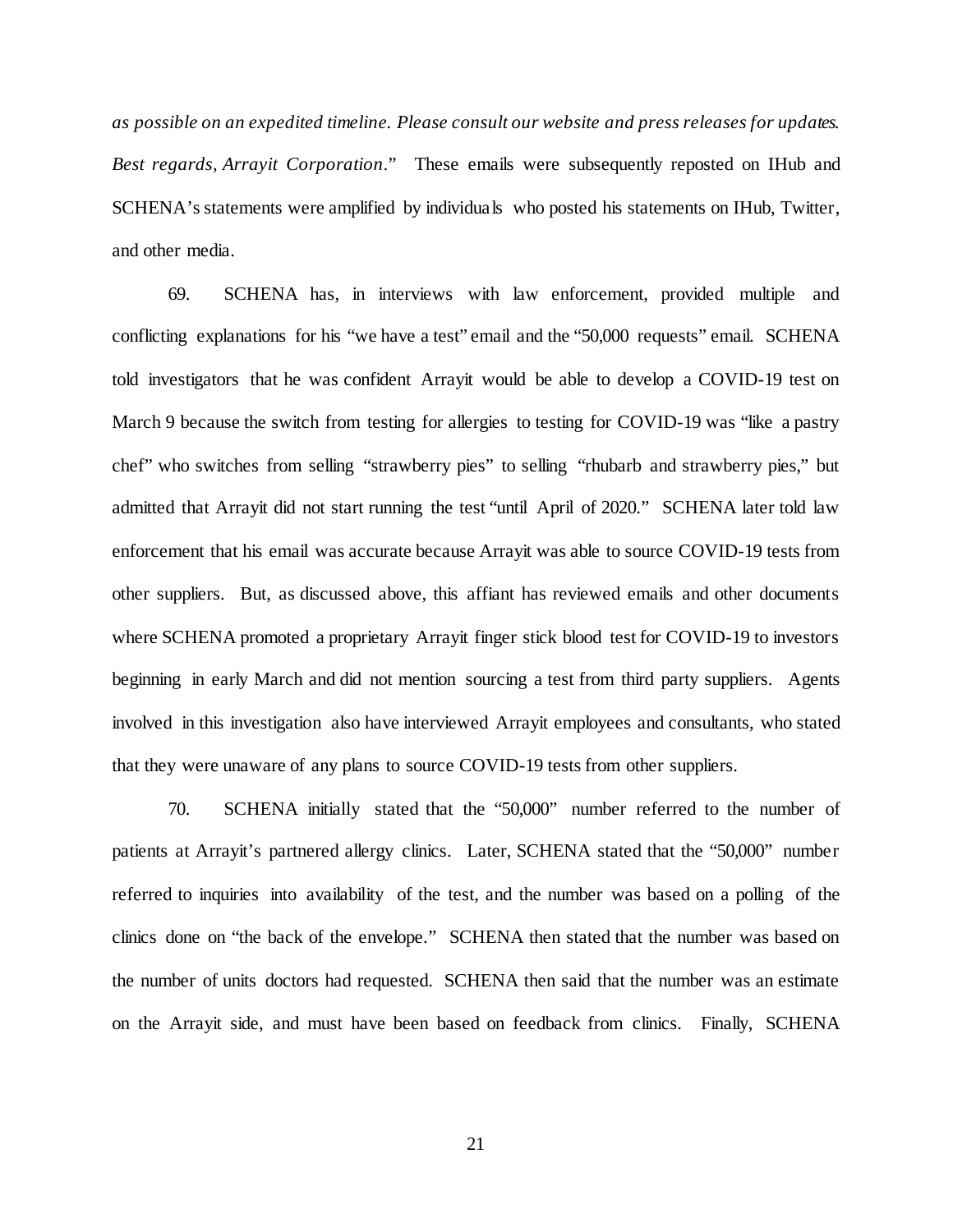explained that the number was "probably" based on a discussion with sales consultants, and that he did not recall if those contacts were over email, multiple phone calls, or another means.

71. Law enforcement has interviewed a marketer who has assisted Arrayit in its communications with doctors. This individual has told law enforcement that no doctors requested the COVID-19 test from Arrayit.

72. In regard to the statement regarding coordination with federal, state, and local regulators, SCHENA stated in an interview with federal agents that the federal regulators were the Food and Drug Administration (FDA) and Department of Health and Human Services (HHS).

73. The investigative team has reviewed correspondence between the FDA and Arrayit. As discussed above, the correspondence indicates that Arrayit did not notify FDA or submit an emergency use authorization until April 13, 2020, nearly a month after the March 19 emails by SCHENA.

74. As discussed above, in response to Arrayit's submission, the FDA informed Arrayit that its test was not at an acceptable level performance that would allow it to obtain emergency use authorization for marketing and sale in the United States. Arrayit did not disclose any of these setbacks to the market. SCHENA never updated or corrected statements to investors about the viability or availability of Arrayit's purported COVID-19 test.

75. Arrayit's stock price began rising in mid-March 2020, even as the stock market was crashing; it more than doubled in price by mid-March.

76. On April 14, 2020, the SEC instituted a two-week trading suspension on Arrayit due to fraud related to COVID-19, preventing individuals from buying or selling the stock. Since Arrayit has resumed trading, the stock has traded at lower price points.